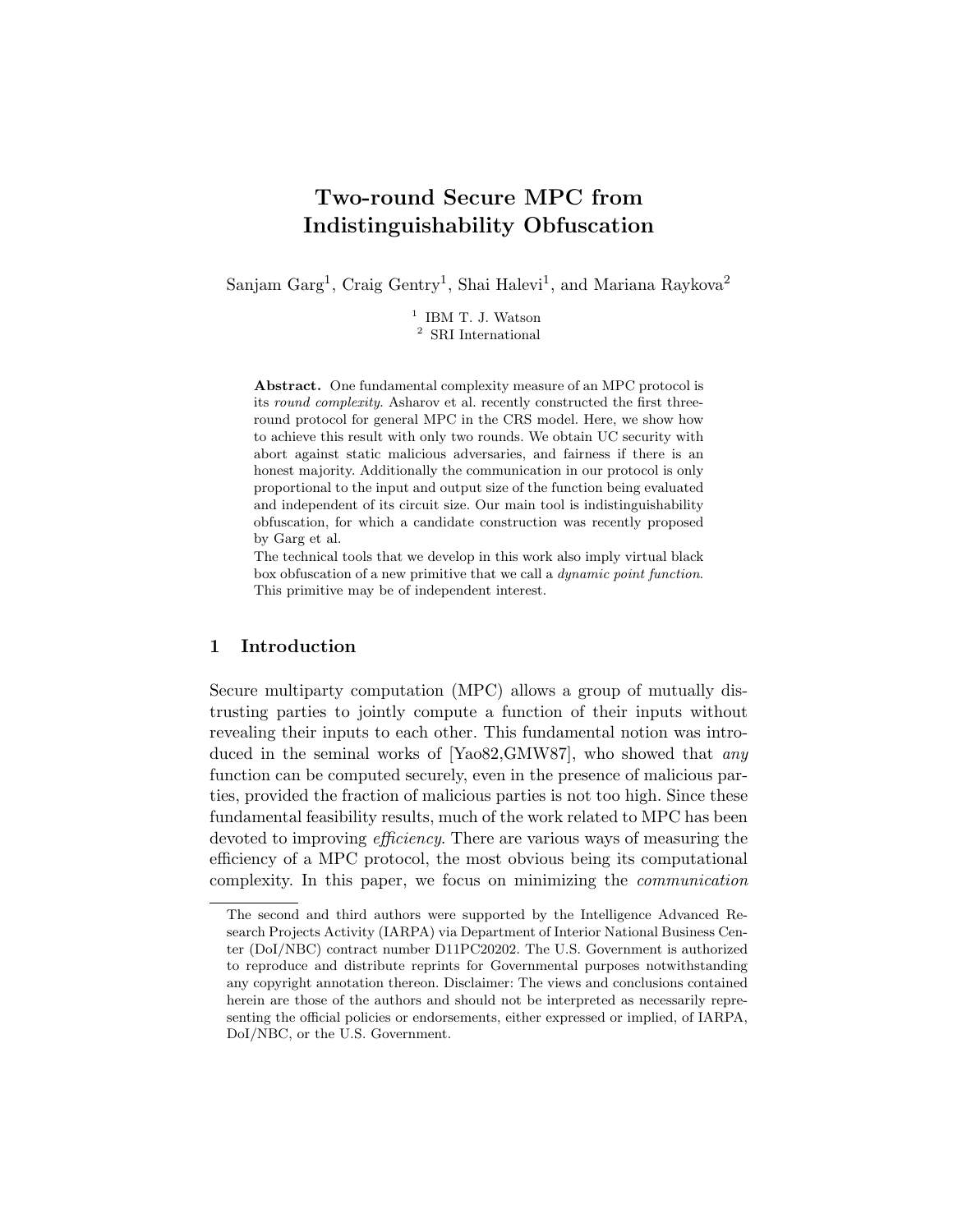complexity of MPC, primarily in terms of the number of rounds of interaction needed to complete the MPC protocol, but also in terms of the number of *bits* transmitted between the parties.

# 1.1 Our Main Result: Two-Round MPC from Indistinguishability Obfuscation

Our main result is a compiler that transforms any MPC protocol into a 2-round protocol in the CRS model. Our compiler is conceptually very simple, and it uses as its main tool *indistinguishability obfuscation*  $(i\mathcal{O})$  $[BGI<sup>+</sup>12]$ . Roughly, in the first round the parties commit to their inputs and randomness, and in the second round each party provides an obfuscation of their "next-message" function in the underlying MPC protocol. The parties then separately evaluate the obfuscated next-message functions to obtain the output.

A bit more precisely, our main result is as follows:

Informal Theorem. Assuming indistinguishability obfuscation, CCAsecure public-key encryption, and statistically-sound noninteractive zeroknowledge, any multiparty function can be computed securely in just two rounds of broadcast.

We prove that our MPC protocol resists static malicious corruptions in the UC setting [Can01]. Moreover, the same protocol also achieves fairness if the set of corrupted players is a strict minority. Finally the communication in our protocol can be made to be only proportional to the input and output size of the function being evaluated and independent of its circuit size.

Minimizing round complexity is not just of theoretical interest. Lowinteraction secure computation protocols are also applicable in the setting of computing on the web [HLP11], where a single server coordinates the computation, and parties "log in" at different times without coordination.

#### 1.2 Indistinguishability Obfuscation

Obfuscation was first rigorously defined and studied by Barak et al.  $[BGI^+12]$ . Most famously, they defined a notion of *virtual black box* (*VBB*) obfuscation, and proved that this notion is impossible to realize in general – i.e., some functions are VBB unobfuscatable.

Barak et al. also defined a weaker notion of indistinguishability obfuscation (iO), which avoids their impossibility results. iO provides the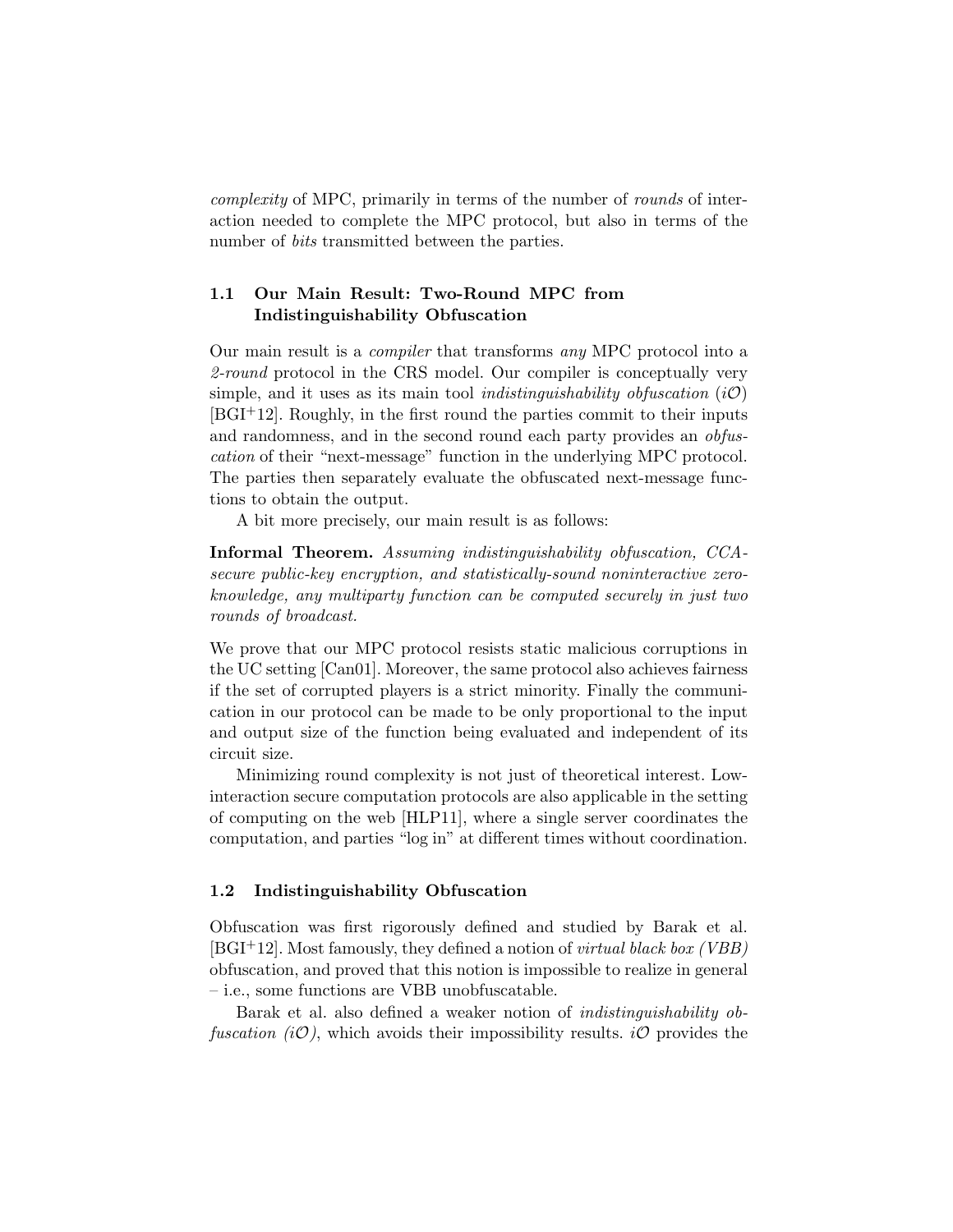same functionality guarantees as VBB obfuscation, but a weaker security guarantee. Namely, that for any two circuits  $C_0, C_1$  of similar size that compute the same function, it is hard to distinguish an obfuscation of  $C_0$  from an obfuscation of  $C_1$ . Barak et al. showed that  $i\mathcal{O}$  is always realizable, albeit inefficiently: the  $i\mathcal{O}$  can simply *canonicalize* the input circuit  $C$  by outputting the lexicographically first circuit that computes the same function. More recently, Garg et al. [GGH+13b] proposed an efficient construction of  $i\mathcal{O}$  for all circuits, basing security in part on assumptions related to multilinear maps [GGH13a].

It is clear that  $i\mathcal{O}$  is a weaker primitive than VBB obfuscation. In fact, it is not hard to see that we cannot even hope to prove that  $i\mathcal{O}$ implies one-way functions: Indeed, if  $P = NP$  then one-way functions do not exist but  $i\mathcal{O}$  does exist (since the canonicalizing  $i\mathcal{O}$  from above can be implemented efficiently). Therefore we do not expect to build many "cryptographically interesting" tools just from  $i\mathcal{O}$ , but usually need to combine it with other assumptions. (One exception is witness encryption [GGSW13], which can be constructed from  $i\mathcal{O}$  alone.)

It is known that  $i\mathcal{O}$  can be combined with one-way functions (OWFs) to construct many powerful primitives such as public-key encryption, identity-based encryption, attribute-based encryption (via witness encryption), as well as NIZKs, CCA encryption, and deniable encryption [SW13]. However, there are still basic tools that are trivially constructible from VBB obfuscation that we do not know how to construct from  $i\mathcal{O}$  and OWFs: for example, collision-resistant hash functions, or compact homomorphic encryption. (Compact homomorphic encryption implies collisionresistant hash functions [IKO05].) The main challenge in constructing primitives from  $i\mathcal{O}$  is that the indistinguishability guarantee holds only in a limited setting: when the two circuits in question are perfectly functionally equivalent.

#### 1.3 Our Techniques

To gain intuition and avoid technical complications, let us begin by considering how we would construct a 2-round protocol if we could use "perfect" VBB obfuscation. For starters, even with VBB obfuscation we still need at least two rounds of interaction, since a 1-round protocol would inherently allow the corrupted parties to repeatedly evaluate the "residual function" associated to the inputs of the honest parties on many different inputs of their choice (e.g., see [HLP11]).

It thus seems natural to split our 2-round protocol into a commitment round in which all players "fix their inputs," and then an evaluation round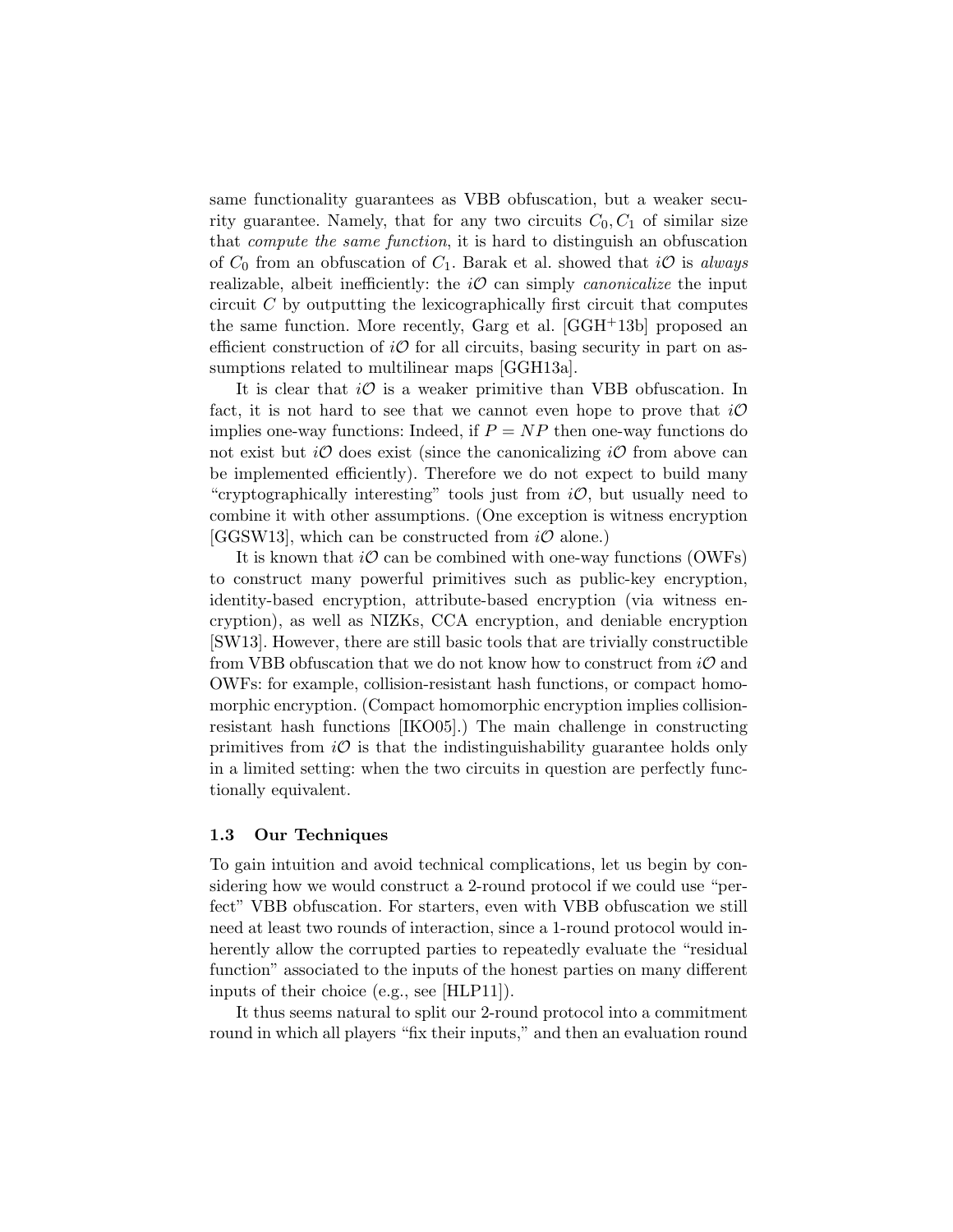where the output is computed. Moreover, it seems natural to use CCAsecure encryption to commit to the inputs and randomness, as this would enable a simulator to extract these values from the corrupted players.

As mentioned above, our idea for the second round is a simple compiler: take any (possibly highly interactive) underlying MPC protocol, and have each party obfuscate their "next-message" function in that protocol, one obfuscation for each round, so that the parties can independently evaluate the obfuscations to obtain the output. Party i's next-message function for round  $j$  in the underlying MPC protocol depends on its input  $x_i$  and randomness  $r_i$  (which are hardcoded in the obfuscations), it takes as input the transcript through round  $j-1$ , and it produces as output the next broadcast message.

However, there is a complication: unlike the initial interactive protocol, the obfuscations are susceptible to a "reset" attack – i.e., they can be evaluated on multiple inputs. To prevent such attacks, we ensure that the obfuscations can be used for evaluation only on a unique set of values – namely, values consistent with the inputs and randomness that the parties committed to in the first round, and the current transcript of the underlying MPC protocol. To ensure such consistency, naturally we use non-interactive zero-knowledge (NIZK) proofs. Since the NIZKs apply not only to the committed values of the first round, but also to the transcript as it develops in the second round, the obfuscations themselves must output these NIZKs "on the fly". In other words, the obfuscations are now augmented to perform not only the next-message function, but also to prove that their output is consistent. Also, obfuscations in round  $j$ of the underlying MPC protocol verify NIZKs associated to obfuscations in previous rounds before providing any output.

If we used VBB obfuscation, we could argue security intuitively as follows. Imagine an augmented version of the underlying MPC protocol, where we prepend a round of commitment to the inputs and randomness, after which the parties (interactively) follow the underlying MPC protocol, except that they provide NIZK proofs that their messages are consistent with their committed inputs and randomness and the developing transcript. It is fairly easy to see that the security of this augmented protocol (with some minor modifications to how the randomness is handled) reduces to the security of the underlying MPC protocol (and the security of the CCA encryption and NIZK proof system). Now, remove the interaction by providing VBB obfuscations of the parties in the second round. These VBB obfuscations "virtually emulate" the parties of the augmented protocol while providing no additional information – in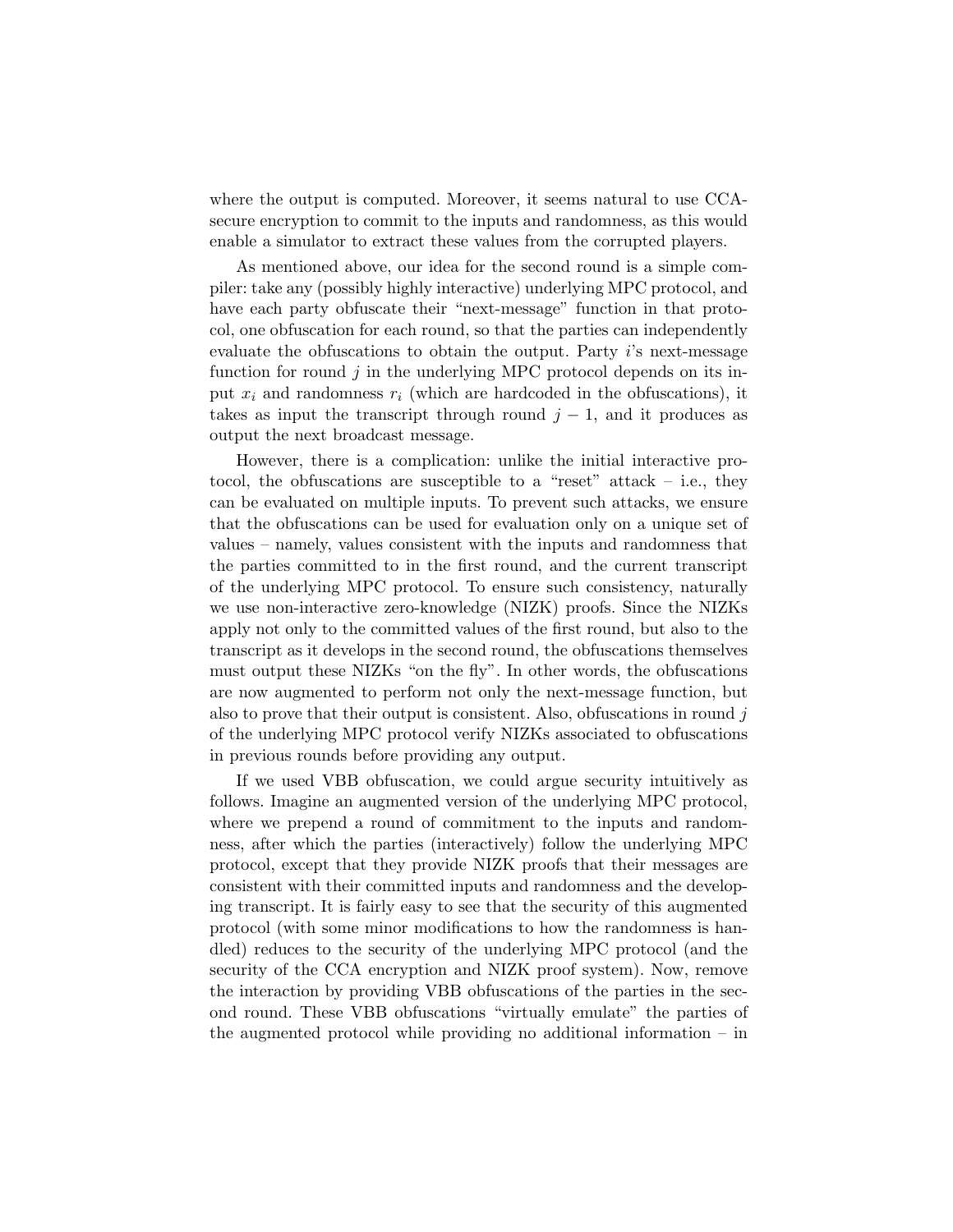particular, the obfuscations output  $\perp$  unless the input conforms exactly to the transcript of the underlying MPC protocol on the committed inputs and randomness; the obfuscations might accept many valid proofs, but since the proofs are statistically sound this gives no more information than one obtains in the augmented protocol.

Instead, we use indistinguishability obfuscation, and while the our protocol is essentially as described above, the proof of security is more subtle. Here, we again make use of the fact that the transcript in the underlying MPC protocol is completely determined by the commitment round, but in a different way. Specifically, there is a step in the proof where we change the obfuscations, so that instead of actually computing the next-message function (with proofs), these values are extracted and simply hardcoded in the obfuscations as the output on any accepting input. We show that these two types of obfuscations are functionally equivalent, and invoke  $i\mathcal{O}$  to prove that they are indistinguishable. Once these messages have been "hardcoded" and separated from the computation, we complete the security proof using standard tricks. The most interesting remaining step in the proof is where we replace hardcoded real values with hardcoded simulated values generated by the simulator of the underlying MPC protocol.

# 1.4 Additional Results

Two-Round MPC with Low Communication. In our basic 2-round MPC protocol, the communication complexity grows polynomially with the circuit size of the function being computed. In Section 3.2, we show how to combine our basic 2-round protocol with multikey fully homomorphic encryption [LATV12] to obtain an MPC that is still only two rounds, but whose communication is basically independent of the circuit size. Roughly speaking, this protocol has a first round where the players encrypt their inputs and evaluate the function under a shared FHE key (and commit to certain values as in our basic protocol), followed by a second round where the players apply the second round of our basic protocol to decrypt the final FHE ciphertext.

Dynamic Point Functions. As a side effect of our technical treatment, we observe that  $i\mathcal{O}$  can be used to extend the reach of (some) known VBB obfuscators. For example, we can VBB obfuscate dynamic point functions. In this setting, the obfuscation process is partitioned between two parties, the "point owner" Penny and the "function owner" Frank. Penny has a secret string (point)  $x \in \{0,1\}^*$ , and she publishes a commitment to her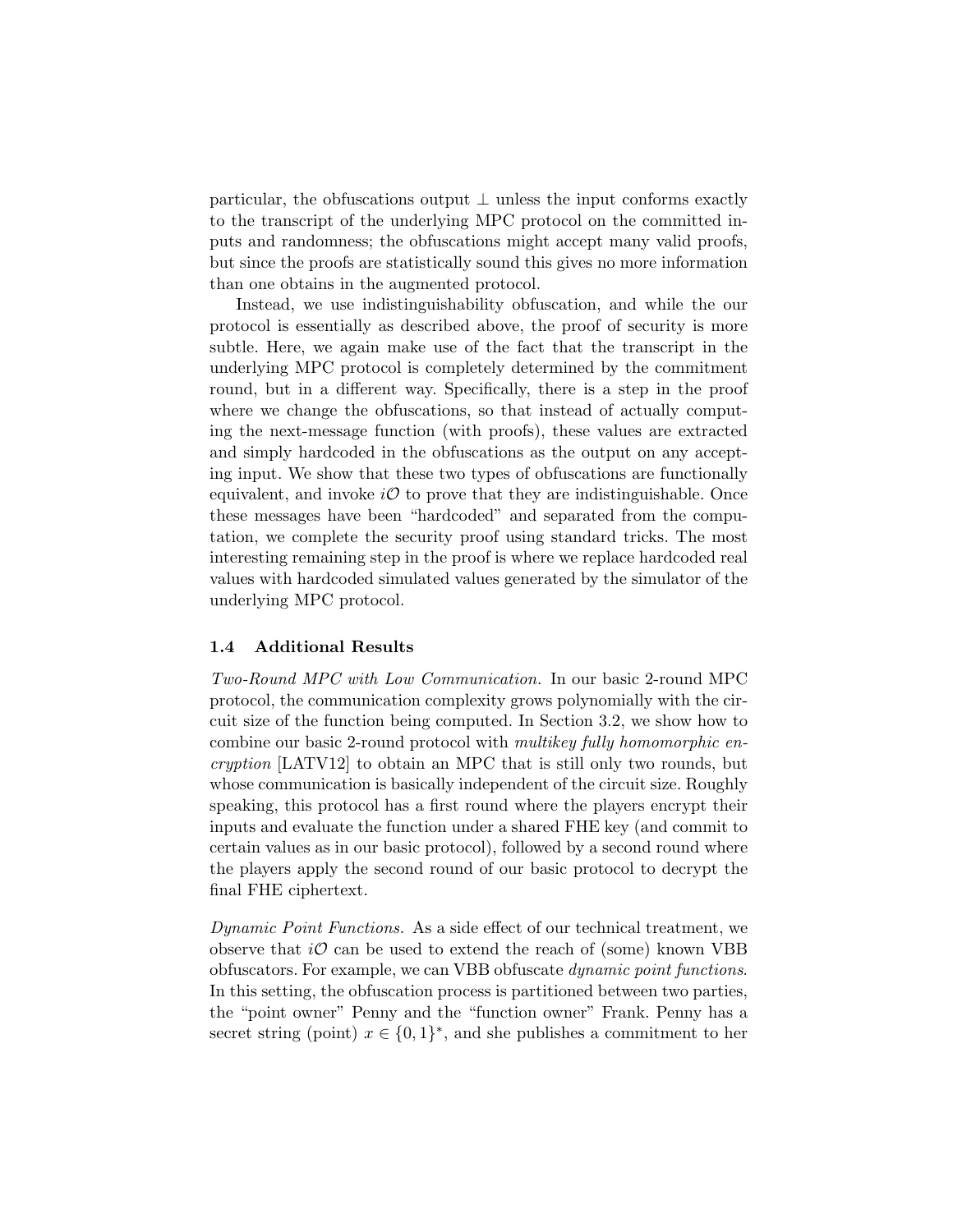point  $c_x = \text{com}(x)$ . Frank has a function  $f: \{0,1\}^* \to \{0,1\}^*$  and knows  $c_x$  but not x itself. Frank wants to allow anyone who happens to know x to compute  $f(x)$ . A dynamic point function obfuscator allows Frank to publish an obfuscated version of the point function

$$
F_{f,x}(z) = \begin{cases} f(x) \text{ if } z = x \\ \perp \quad \text{otherwise.} \end{cases}
$$

The security requirement here is that  $F_{f,x}$  is obfuscated in the strong VBB sense (and that  $c_x$  hides x computationally). We believe that this notion of dynamic point functions is interesting on its own and that it may find future applications.

#### 1.5 Other Related Work

The round complexity of MPC has been studied extensively: both lower and upper bounds, for both the two-party and multiparty cases, in both the semi-honest and malicious settings, in plain, CRS and PKI models. See  $[AJLA+12, Section 1.3]$  for a thorough overview of this work.

Here, we specifically highlight the recent work of Asharov et al.  $[AJLA+12]$ , which achieves 3-round MPC in the CRS model (and 2-round MPC in the PKI model) against static malicious adversaries. They use fully homomorphic encryption (FHE) [RAD78,Gen09], but not as a black box. Rather, they construct threshold versions of particular FHE schemes – namely, schemes by Brakerski, Gentry and Vaikuntanathan [BV11,BGV12] based on the learning with errors (LWE) assumption. (We note that Myers, Sergi and shelat [MSS11] previously thresholdized a different FHE scheme based on the approximate gcd assumption [vDGHV10], but their protocol required more rounds.)

In more detail, Asharov et al. observe that these particular LWEbased FHE schemes have a key homomorphic property. Thus, in the first round of their protocol, each party can encrypt its message under its own FHE key, and then the parties can use the key homomorphism to obtain encryptions of the inputs under a shared FHE key. Also, in the last round of their protocol, decryption is a simple one-round process, where decryption of the final ciphertext under the individual keys reveals the decryption under the shared key. In between, the parties use FHE evaluation to compute the encrypted output under the shared key. Unfortunately, they need a third (middle) round for technical reasons: LWE-based FHE schemes typically also have an "evaluation key" – namely, an encryption of a function of the secret key under the public key. They need the extra round to obtain an evaluation key associated to their shared key.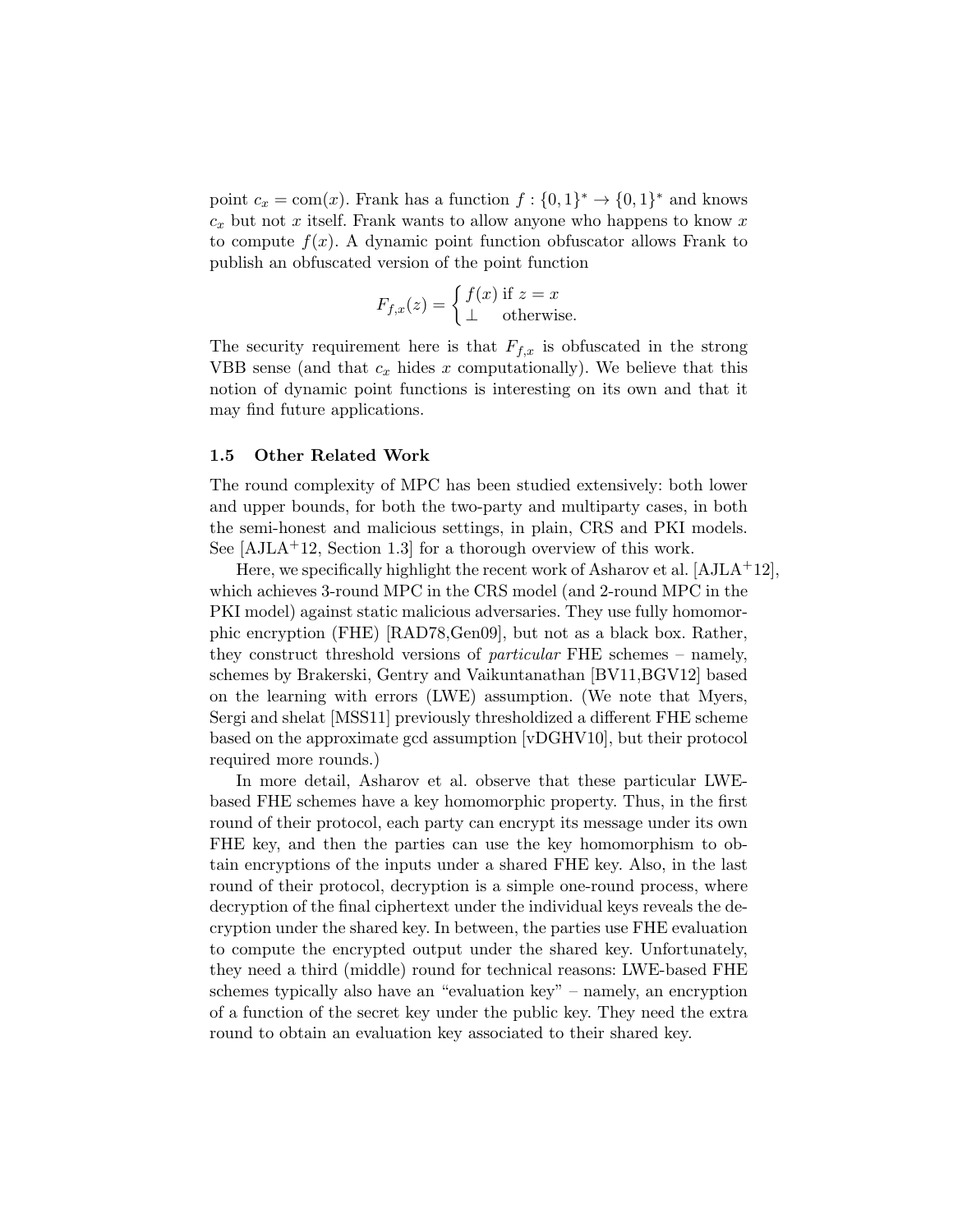Recently, Gentry, Sahai and Waters [GSW13] proposed an LWE-based FHE scheme without such an evaluation key. Unfortunately, eliminating the evaluation key in their scheme does not seem to give 2-round MPC based on threshold FHE, since their scheme lacks the key homomorphism property needed by Asharov et al.

We note that our basic two-round protocol does not rely on any particular constructions for  $i\mathcal{O}$  (or CCA-secure PKE or NIZK proofs), but rather uses these components as black boxes.

Our low-communication two-round protocol uses multikey FHE, but only as a black box. This protocol can be seen as a realization of what Asharov et al. were trying to achieve: a first round where the players encrypt their inputs and evaluate the function under a shared FHE key, followed by a second round where the players decrypt the final FHE ciphertext.

# 2 Preliminaries

In this section we will start by briefly recalling the definition of different notions essential for our study. We refer the reader to the full version of the paper [GGHR13] for additional background. The natural security parameter is  $\lambda$ , and all other quantities are implicitly assumed to be functions of  $\lambda$ . We use standard big-O notation to classify the growth of functions. We let  $poly(\lambda)$  denote an unspecified function  $f(\lambda) = O(\lambda^c)$  for some constant c. A *negligible* function, denoted generically by  $\mathsf{negl}(\lambda)$ , is an  $f(\lambda)$  such that  $f(\lambda) = o(\lambda^{-c})$  for every fixed constant c. We say that a function is *overwhelming* if it is  $1 - \text{negl}(\lambda)$ .

# 2.1 Indistinguishability Obfuscators

We will start by recalling the notion of indistinguishability obfuscation  $(i\mathcal{O})$  recently realized in [GGH+13b] using candidate multilinear maps [GGH13a].

Definition 1 (Indistinguishability Obfuscator  $(i\mathcal{O})$ ). A uniform PPT machine iO is called an indistinguishability obfuscator for a circuit class  ${C_{\lambda}}$  if the following conditions are satisfied:

– For all security parameters  $\lambda \in \mathbb{N}$ , for all  $C \in \mathcal{C}_{\lambda}$ , for all inputs x, we have that

 $Pr[C'(x) = C(x) : C' \leftarrow i\mathcal{O}(\lambda, C)] = 1$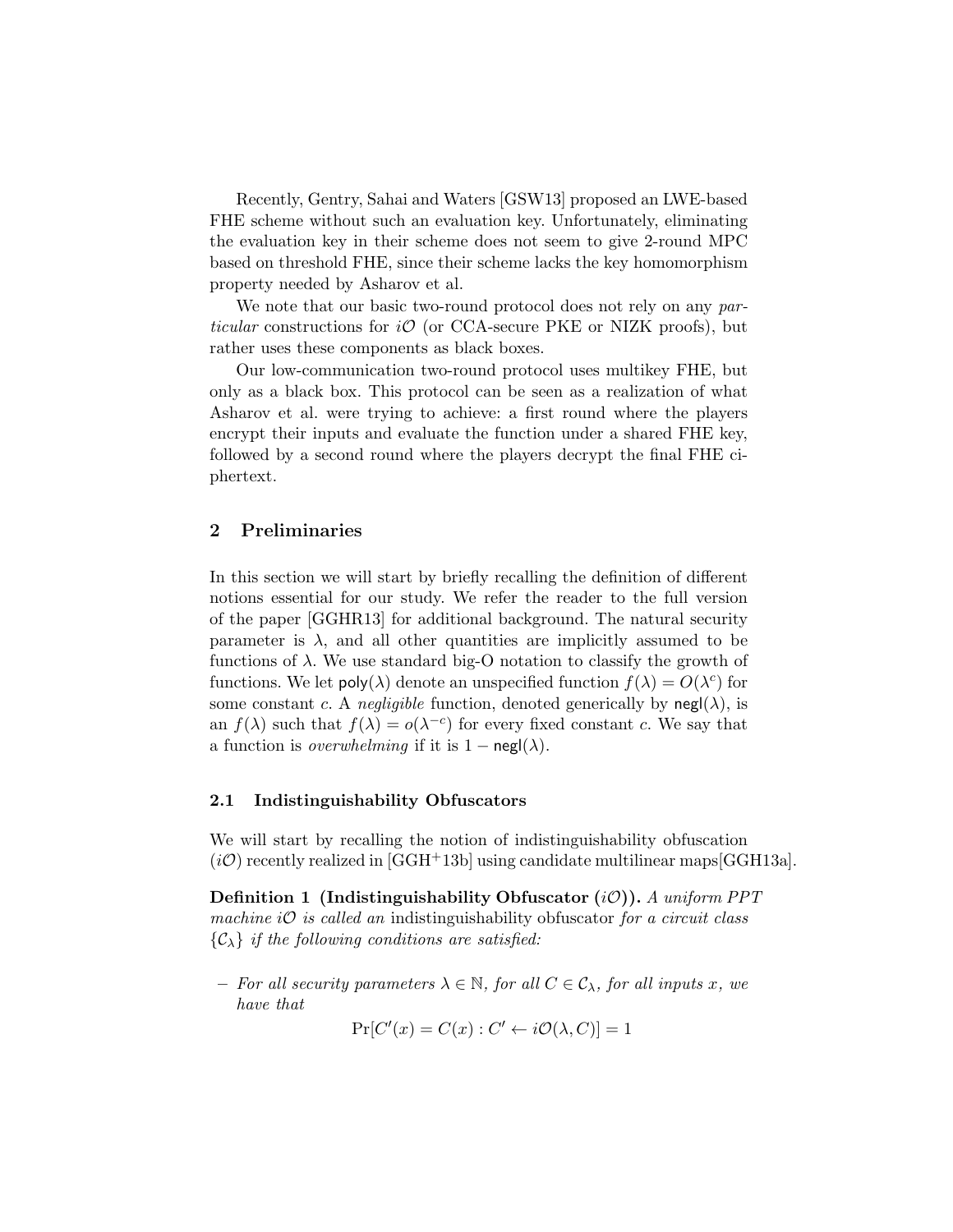$-$  For any (not necessarily uniform) PPT distinguisher D, there exists a negligible function  $\alpha$  such that the following holds: For all security parameters  $\lambda \in \mathbb{N}$ , for all pairs of circuits  $C_0, C_1 \in \mathcal{C}_{\lambda}$ , we have that if  $C_0(x) = C_1(x)$  for all inputs x, then

$$
\left| \Pr \left[ D(i\mathcal{O}(\lambda, C_0)) = 1 \right] - \Pr \left[ D(i\mathcal{O}(\lambda, C_1)) = 1 \right] \right| \leq \alpha(\lambda)
$$

# Definition 2 (Indistinguishability Obfuscator for  $NC<sup>1</sup>$ ).

A uniform PPT machine  $i\mathcal{O}$  is called an indistinguishability obfuscator for  $NC^1$  if for all constants  $c \in \mathbb{N}$ , the following holds: Let  $\mathcal{C}_{\lambda}$  be the class of circuits of depth at most  $c \log \lambda$  and size at most  $\lambda$ . Then  $i\mathcal{O}(c, \cdot, \cdot)$  is an indistinguishability obfuscator for the class  $\{\mathcal{C}_{\lambda}\}.$ 

Definition 3 (Indistinguishability Obfuscator for  $P/poly$ ). A uniform PPT machine  $i\mathcal{O}$  is called an indistinguishability obfuscator for P/poly if the following holds: Let  $C_{\lambda}$  be the class of circuits of size at most  $\lambda$ . Then iO is an indistinguishability obfuscator for the class  $\{\mathcal{C}_{\lambda}\}.$ 

# 2.2 Semi-Honest MPC

We will also use a semi-honest *n*-party computation protocol  $\pi$  for any functionality  $f$  in the stand-alone setting. The existence of such a protocol follows from the existence of semi-honest 1-out-of-2 oblivious transfer [Yao82,GMW87] protocols. Now we build some notation that we will use in our construction.

Let  $\mathcal{P} = \{P_1, P_2, \ldots, P_n\}$  be the set of parties participating in a t round protocol  $\pi$ . Without loss of generality, in order to simplify notation, we will assume that in each round of  $\pi$ , each party broadcasts a single message that depends on its input and randomness and on the messages that it received from all parties in all previous rounds. (We note that we can assume this form without loss of generality, since in our setting we have broadcast channels and CCA-secure encryption, and we only consider security against static corruptions.) We let  $m_{i,j}$  denote the message sent by the  $i^{th}$  party in the  $j^{th}$  round. We define the function  $\pi_i$  such that  $m_{i,j} = \pi_i(x_i, r_i, M_{j-1})$  where  $m_{i,j}$  is the  $j^{th}$  message generated by party  $P_i$  in protocol  $\pi$  with input  $x_i$ , randomness  $r_i$  and the series of previous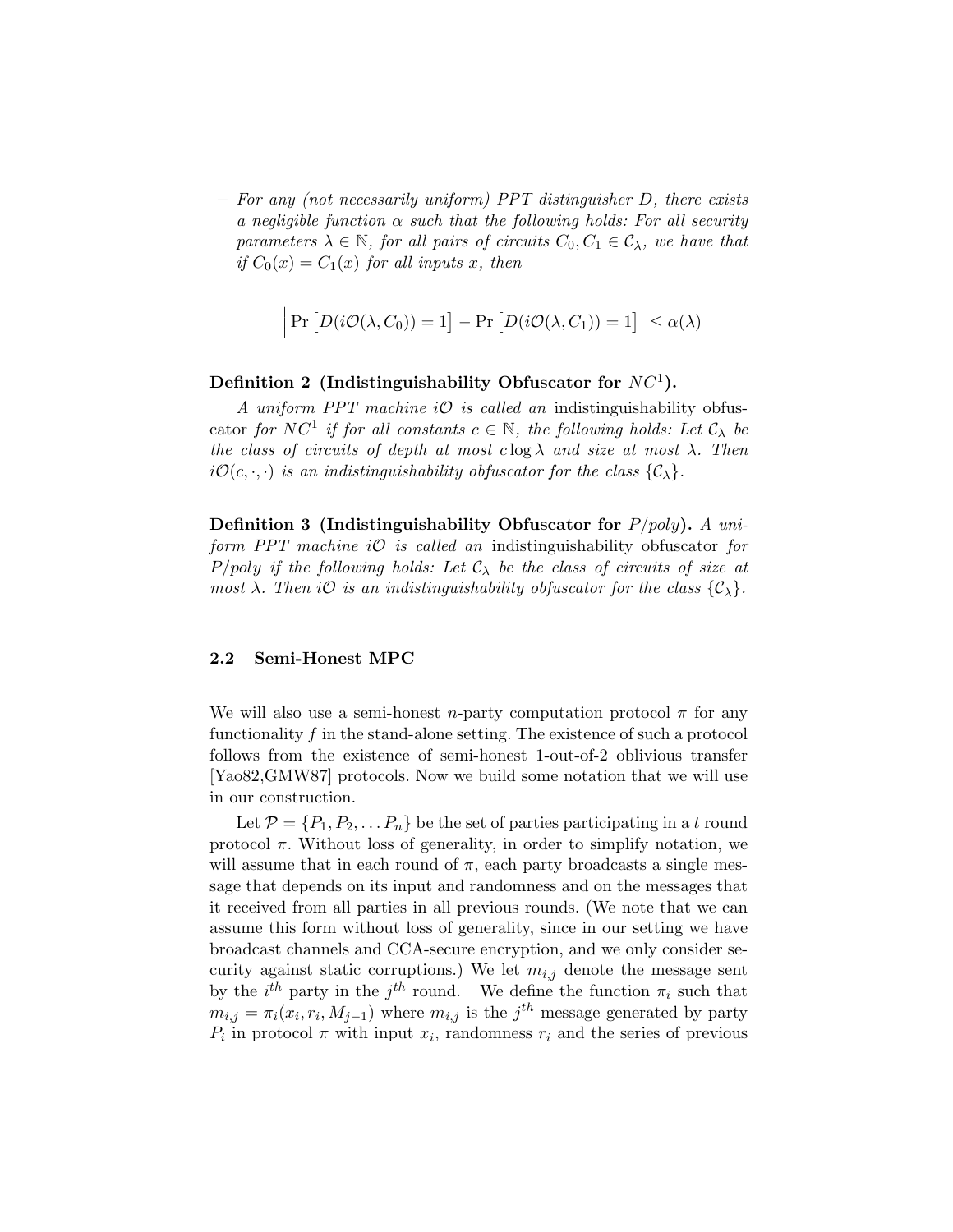messages  $M_{i-1}$ 

$$
M_{j-1} = \begin{pmatrix} m_{1,1} & m_{2,1} & \dots & m_{n,1} \\ m_{1,2} & m_{2,2} & \dots & m_{n,2} \\ \vdots & & \ddots & \\ m_{1,j-1} & m_{2,j-1} & \dots & m_{n,j-1} \end{pmatrix}
$$

sent by all parties in  $\pi$ .

## 3 Our Protocol

In this section, we provide our construction of a two-round MPC protocol.

Protocol Π. We start by giving an intuitive description of the protocol. A formal description appears in Figure 1. The basic idea of our protocol is to start with an arbitrary round semi-honest protocol  $\pi$  and "squish" it into a two round protocol using indistinguishability obfuscation. The first round of our protocol helps set the stage for the "virtual" execution of  $\pi$  via obfuscations that all the parties provide in the second round.

The common reference string in our construction consists of a CRS  $\sigma$ for a NIZK Proof system and a public key pk corresponding to a CCAsecure public key encryption scheme. Next, the protocol proceeds in two rounds as follows:

- Round 1: In the first round, the parties "commit" to their inputs and randomness, where the commitments are generated using the CCAsecure encryption scheme. The committed randomness will be used for coin-flipping and thereby obtaining unbiased random coins for all parties. Specifically, every party  $P_i$ , proceeds by encrypting its input  $x_i$  under the public key pk. Let  $c_i$  be the ciphertext.  $P_i$  also encrypts randomness  $r_{i,j}$  for every  $j \in [n]$ . Let the ciphertext encrypting  $r_{i,j}$  be denoted by  $d_{i,j}$ . Looking ahead the random coins  $P_i$  uses in the execution of  $\pi$  will be  $s_i = \bigoplus_j r_{j,i}$ .  $P_i$  broadcasts  $\{c_i, \{d_{i,j}\}_j\}$  to everyone.
- Round 2: In the second round parties will broadcast obfuscations corresponding to the next message function of  $\pi$  allowing for a "virtual" emulation" of the interactive protocol  $\pi$ . Every party  $P_i$  proceeds as follows:
	- $P_i$  reveals the random values  $\{r_{i,j}\}_{j\neq i\in[n]}$  and generates proofs  $\{\gamma_{i,j}\}_{j\neq i\in[n]}$  that these are indeed the values that are encrypted in the ciphertexts  $\{d_{i,j}\}_{j\neq i\in[n]}.$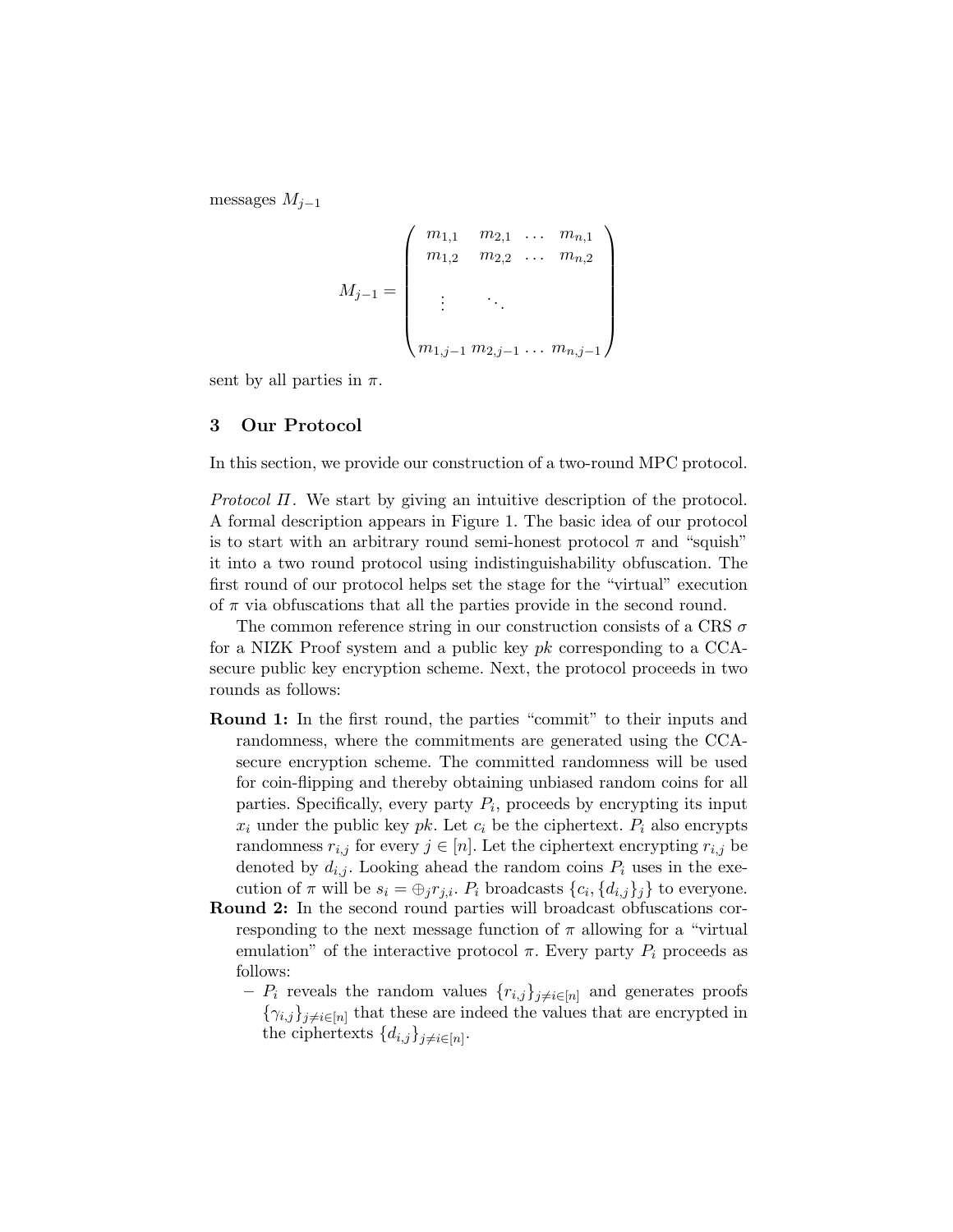#### Protocol Π

Protocol  $\Pi$  uses an Indistinguishability Obfuscator iO, a NIZK proof system  $(K, P, V)$ , a CCA-secure PKE scheme (Gen, Enc, Dec) with perfect correctness and an  $n$ -party semi-honest MPC protocol  $\pi$ .

**Private Inputs:** Party  $P_i$  for  $i \in [n]$ , receives its input  $x_i$ .

**Common Reference String:** Let  $\sigma \leftarrow K(1^{\lambda})$  and  $(pk, \cdot) \leftarrow$  Gen $(1^{\lambda})$  and then output  $(\sigma, pk)$  as the common reference string.

**Round 1:** Each party  $P_i$  proceeds as:

 $-c_i = \text{Enc}(i||x_i)$  and,

 $\forall j \in [n]$ , sample randomness  $r_{i,j} \in \{0,1\}^{\ell}$  and generate  $d_{i,j} = \text{Enc}(i||r_{i,j})$ . (Here  $\ell$  is the length of the maximum number of random coins needed by any party in  $\pi$ .)

It then sends  $Z_i = \{c_i, \{d_{i,j}\}_{j\in[n]}\}$  to every other party.

Round 2:  $P_i$  generates:

– For every  $j \in [n], j \neq i$  generate  $\gamma_{i,j}$  as the NIZK proof under  $\sigma$  for the NP-statement:

$$
\left\{\exists \rho_{r_{i,j}} \middle| d_{i,j} = \text{Enc}(i||r_{i,j}; \rho_{r_{i,j}})\right\}.
$$
\n(1)

– A sequence of obfuscations  $(i\mathcal{O}_{i,1}, \ldots i\mathcal{O}_{i,t})$  where  $i\mathcal{O}_{i,j}$  is the obfuscation of the program  $\text{Prog}_{i,j}^{0,x_i,\rho_{x_i},r_{i,i},\rho_{r_{i,i}},\{Z_i\},0^{\ell_{i,j}}}$ . (Where  $\ell_{i,j}$  is output length of the program  $\text{Prog}_{i,j}$ .)

- It sends  $({r_{i,j}, \gamma_{i,j}}_{j\in[n],j\neq i}, {i\mathcal{O}_{i,j}}_{j\in[t]})$  to every other party.

Evaluation (MPC in the Head): For each  $j \in [t]$  proceed as follows:

– For each  $i \in [n]$ , evaluate the obfuscation  $i\mathcal{O}_{i,j}$  of program Prog<sub>i,j</sub> on input  $(R, \Gamma, M_{j-1}, \Phi_{j-1})$  where

$$
R = \begin{pmatrix} r_{1,2} & \cdots & r_{n,1} \\ r_{1,2} & \cdots & r_{n,2} \\ \vdots & \ddots & \vdots \\ r_{1,n} & r_{2,n} & \cdots \end{pmatrix}, \quad \Gamma = \begin{pmatrix} \gamma_{2,1} & \cdots & \gamma_{n,1} \\ \gamma_{1,2} & \cdots & \gamma_{n,2} \\ \vdots & \ddots & \vdots \\ \gamma_{1,n} & \gamma_{2,n} & \cdots \end{pmatrix}
$$

$$
M_{j-1} = \begin{pmatrix} m_{1,1} & m_{2,1} & \cdots & m_{n,1} \\ m_{1,2} & m_{2,2} & \cdots & m_{n,2} \\ \vdots & \ddots & \vdots \\ m_{1,j-1} & m_{2,j-1} & \cdots & m_{n,j-1} \end{pmatrix}, \quad \Phi = \begin{pmatrix} \phi_{1,1} & \phi_{2,1} & \cdots & \phi_{n,1} \\ \phi_{1,2} & \phi_{2,2} & \cdots & \phi_{n,2} \\ \vdots & \ddots & \vdots \\ \phi_{1,j-1} & \phi_{2,j-1} & \cdots & \phi_{n,j-1} \end{pmatrix}
$$

$$
= \text{And obtain}, m_{1,j}, \ldots, m_{n,j} \text{ and } \phi_{1,j}, \ldots, \phi_{n,j}.
$$

$$
Finally each party P_i outputs m_{i,t}.
$$

Fig. 1. Two Round MPC Protocol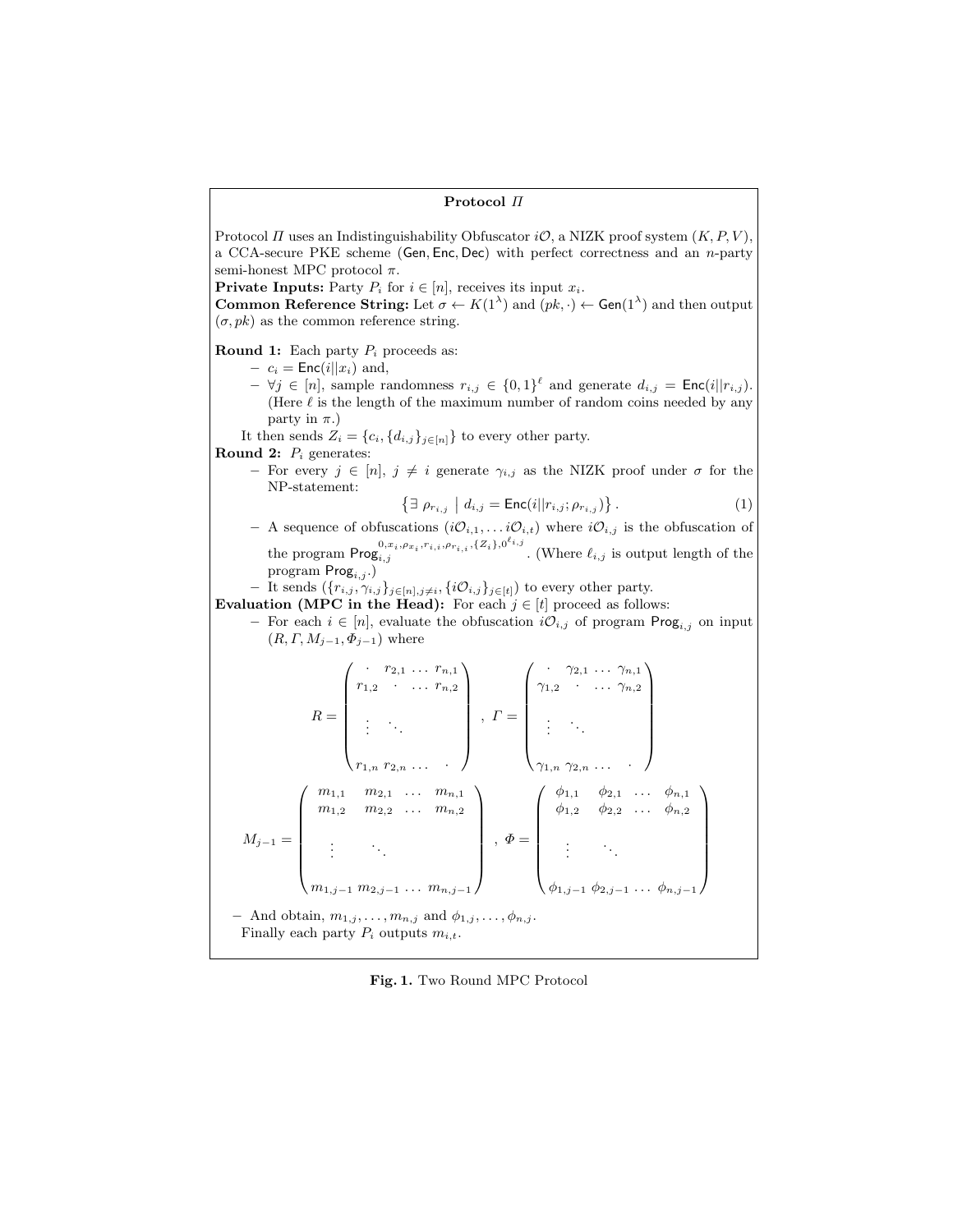#### $\mathsf{Prog}_{i,j}^{\mathsf{neg}}$ flag, $x_i, \rho_{x_{\,i}}, r_{i,\,i}, \rho_{r_{\,i,\,i}}$  ,  $\{Z_i\},$  fixedOutput

Program  $Prog_{i,j}$  $\frac{f_{\mathsf{flag},x_i,\rho_{x_i},r_{i,i},\rho_{r_{i,i}},\{Z_i\},\text{fixedOutput}}}{i}$  takes as input  $(R,\varGamma,M_{j-1},\varPhi)$  as defined above and outputs  $m_{i,j}$  and  $\phi_{i,j}$ . Specifically, it proceeds as follows:

 $\forall p, q \in [n]$  such that  $p \neq q$  check that  $\gamma_{p,q}$  is an accepting proof under  $\sigma$  for the NP-statement:

$$
\left\{ \exists \; \rho_{r_{p,q}} \; \left| \; d_{p,q} = \mathsf{Enc}(p || r_{p,q}; \rho_{r_{p,q}}) \right. \right\}
$$

 $-\forall p \in [n], q \in [j-1]$  check that  $\phi_{p,q}$  is an accepting proof for the NP-statement

$$
\left\{ \left. \begin{array}{l} \exists \left( x_p, r_{p,p}, \rho_{x_p}, \rho_{r_{p,p}} \right) \\ \left( c_p = \text{Enc}(p || x_p; \rho_{x_p}) \bigwedge d_{p,p} = \text{Enc}(p || r_{p,p}, \rho_{r_{p,p}}) \bigwedge m_{p,q} = \pi_p(x_p, \oplus_{k \in [n]} r_{k,p}, M_{q-1}) \right) \end{array} \right\}
$$

- If the checks above fail, output  $\perp$ . Otherwise, if flag = 0 then output  $(\pi_i(x_i, \bigoplus_{j\in[n]} r_{j,i}, M_{j-1}), \phi_{i,j})$  where  $\phi_{i,j}$  is the proof for the NP-statement: (under some fixed randomness)

 $\int \exists (x_i, r_{i,i}, \rho_{x_i}, \rho_{r_{i,i}})$  $\big( c_i = \mathsf{Enc}(i||x_i; \rho_{x_i}) \ \bigwedge \ d_{i,i} = \mathsf{Enc}(i||r_{i,i}, \rho_{r_{i,i}}) \ \bigwedge \ m_{i,j} = \pi_i(x_i, \oplus_{j \in [n]} r_{j,i}, M_{j-1}) \big)$ 1 Otherwise, output fixedOutput.

Fig. 2. Obfuscated Programs in the Protocol

– Recall that the underlying protocol  $\pi$  is a t round protocol where each party broadcasts one message per round. Each player  $P_i$  generates t obfuscations of its next-round function,  $(i\mathcal{O}_{i,1}, \ldots, i\mathcal{O}_{i,t}).$ In more detail, each  $i\mathcal{O}_{i,k}$  is an obfuscation of a function  $F_{i,k}$  that takes as input the  $r_{i,j}$  values sent by all the parties along with the proofs that they are well-formed, and also all the  $\pi$ -messages that were broadcast upto round  $k - 1$ , along with the proof of correct generation of these messages. (These proofs are all with respect to the ciphertexts generated in first round and the revealed  $r_{i,j}$ values.) The output of the function  $F_{i,j}$  is the next message of  $P_i$ in  $\pi$ , along with a NIZK proof that it was generated correctly.

 $P_i$  broadcasts all the values  $\{r_{i,j}\}_{j\neq i\in[n]}, \{\gamma_{i,j}\}_{j\neq i\in[n]},$  and  $\{i\mathcal{O}_{i,k}\}_{k\in[t]}$ . Evaluation: After completion of the second round each party can independently "virtually" evaluate the protocol  $\pi$  using the obfuscations provided by each of the parties and obtain the output.

**Theorem 1.** Let f be any deterministic poly-time function with n inputs and single output. Assume the existence of an Indistinguishability Obfuscator iO, a NIZK proof system  $(K, P, V)$ , a CCA secure PKE scheme (Gen, Enc, Dec) with perfect correctness and an n-party semi-honest  $MPC$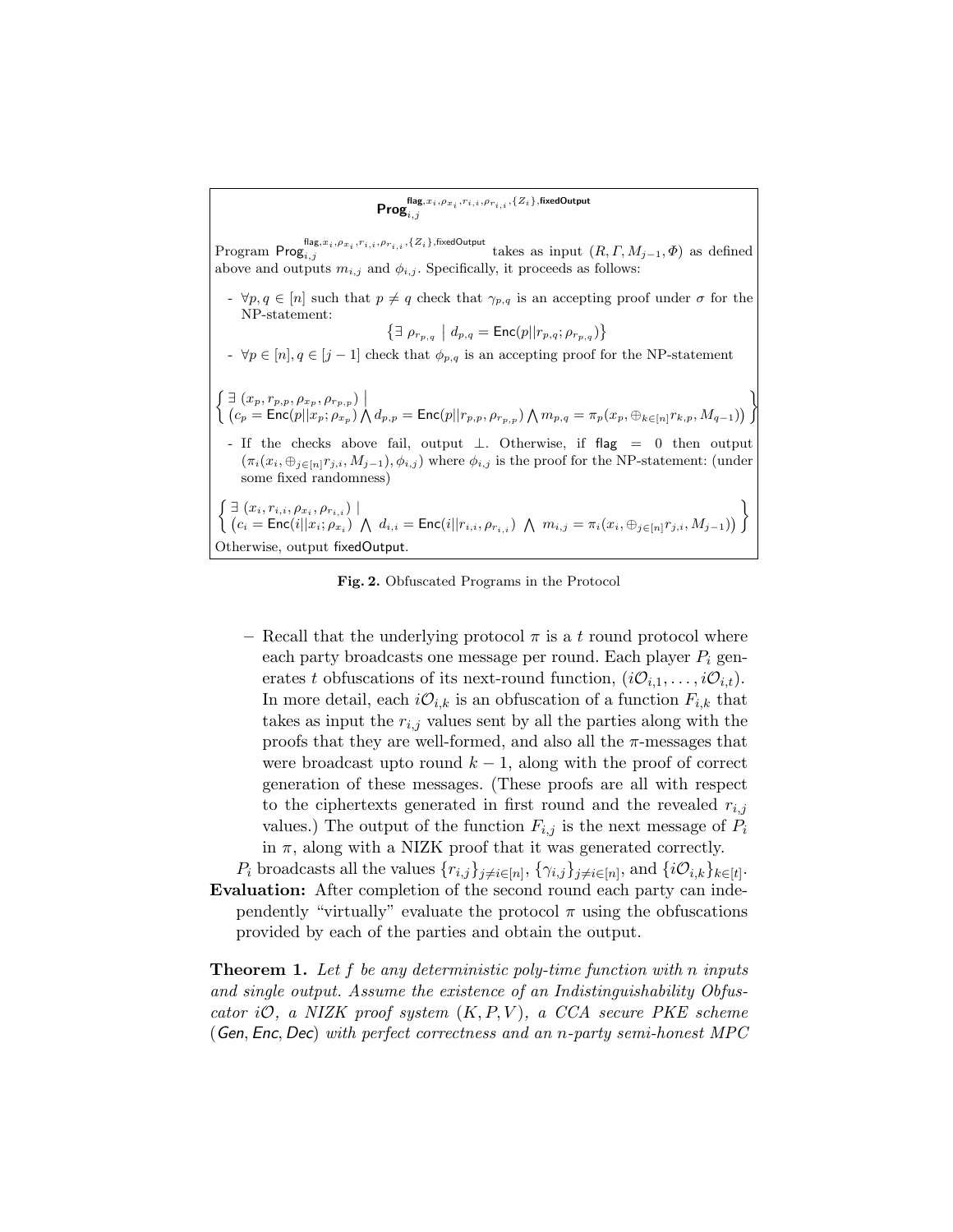protocol  $\pi$ . Then the protocol  $\Pi$  presented in Figure 1 UC-securely realizes the ideal functionality  $\mathcal{F}_f$  in the  $\mathcal{F}_{CRS}$ -hybrid model.

#### 3.1 Correctness and Proof of Security

Correctness. The correctness of our protocol  $\Pi$  in Figure 1 follows from the correctness of the underlying semi-honest MPC protocol and the other primitives used. Next we will argue that all the messages sent in the protocol  $\Pi$  are of polynomial length and can be computed in polynomial time. It is easy to see that all the messages of round 1 are polynomially long. Again it is easy to see that the round 2 messages besides the obfuscations themselves are of polynomial length.

We will now argue that each obfuscation sent in round 2 is also polynomially long. Consider the obfuscation  $i\mathcal{O}_{i,j}$ , which obfuscates Pro $g_{i,j}$ ; we need to argue that this program for every  $i, j$  is only polynomially long. Observe that this program takes as input  $(R, \Gamma, M_{i-1}, \Phi_{j-1})$ , where  $Γ$  and  $Φ_{j-1}$  consist of polynomially many NIZK proofs. This program roughly proceeds by first checking that all the proofs in  $\Gamma$  and  $\Phi_{j-1}$  are accepting. If the proofs are accepting then Prog outputs  $m_{i,j}$  and  $\phi_{i,j}$ .

Observe that  $\Gamma$  and  $\Phi_{j-1}$  are proofs of NP-statements each of which is a fixed polynomial in the description of the next message function of the protocol  $\pi$ . Also observe that the time taken to evaluate  $m_{i,j}$  and  $\phi_{i,j}$ is bounded a fixed polynomial. This allows us to conclude that all the computation done by  $\text{Prog}_{i,j}$  can be bounded by a fixed polynomial.

Security. Let  $A$  be a malicious, static adversary that interacts with parties running the protocol  $\Pi$  from Figure 1 in the  $\mathcal{F}_{CRS}$ -hybrid model. We construct an ideal world adversary  $S$  with access to the ideal functionality  $\mathcal{F}_f$ , which simulates a real execution of  $\Pi$  with  $\mathcal A$  such that no environment  $\mathcal Z$  can distinguish the ideal world experiment with  $\mathcal S$  and  $\mathcal F_f$ from a real execution of  $\Pi$  with  $\mathcal{A}$ .

We now sketch the description of the simulator and the proof of security, restricting ourselves to the stand-alone setting. The fully detailed description of our simulator and the proof of indistinguishability are provided in Appendix A. Those more formal proofs are given for the general setting of UC-security.

Our simulator  $S$  roughly proceeds as follows:

– Common reference string: Recall that the common reference string in our construction consists of a CRS  $\sigma$  for a NIZK Proof system and a public key pk corresponding to a CCA secure public key encryption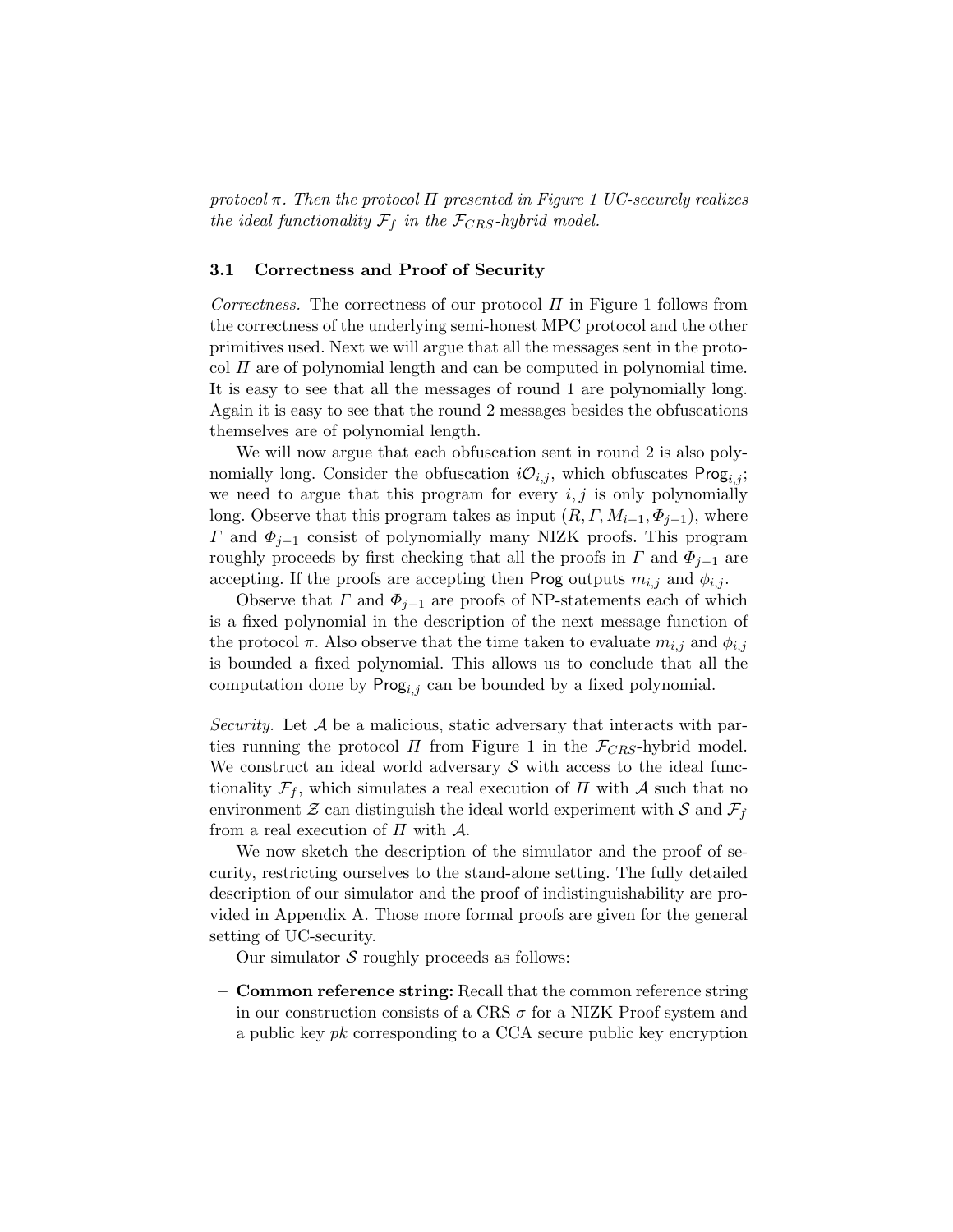scheme. Our simulator uses the simulator of the NIZK proof system in order to generate the reference string  $\sigma$ . Note that the simulator for NIZK proof system also generates some trapdoor information that can be used to generate simulated NIZK proofs. Our simulator saves that for later use. S also generates the public key  $pk$  along with its secret key sk, which it will later use to decrypt ciphertexts generated by the adversary.

- Round 1: Recall that in round 1, honest parties generate ciphertexts corresponding to encryptions of their inputs and various random coins. Our simulator just generates encryptions of the zero-string on behalf of the honest parties. Also  $S$  uses the knowledge of the secret key sk to extract the input and randomness that the adversarial parties encrypt.
- Round 2: Recall that in the second round the honest parties are required to "open" some of the randomness values committed to in round 1 along with obfuscations necessary for execution of  $\pi$ .

S proceeds by preparing a simulated transcript of the execution of  $\pi$  using the malicious party inputs previously extracted and the output obtained from the ideal functionality, which it needs to force onto the malicious parties.  $S$  opens the randomness on behalf of honest parties such that the randomness of malicious parties becomes consistent with the simulated transcript and generates simulated proofs for the same. The simulator generates the obfuscations on behalf of honest parties by hard-coding the messages as contained in the simulated transcript. The obfuscations also generate proofs proving that the output was generated correctly. Our simulator hard-codes these proofs in the obfuscations as well.

Very roughly, our proof proceeds by first changing all the obfuscations  $S$  generates on behalf of honest parties to output fixed values. The statistical soundness of the NIZK proof system allows us to base security on the weak notion of indistinguishability obfuscation. Once this change has been made, in a sequence of hybrids we change from honest execution of the underlying semi-honest MPC protocol to a the simulated execution. We refer the reader to Appendix A for a complete proof.

### 3.2 Extensions

Low Communication. Our protocol  $\Pi$  (as described in Figure 1) can be used to UC-securely realize any functionality  $\mathcal{F}_f$ . However the communication complexity of this protocol grows polynomially in the size of the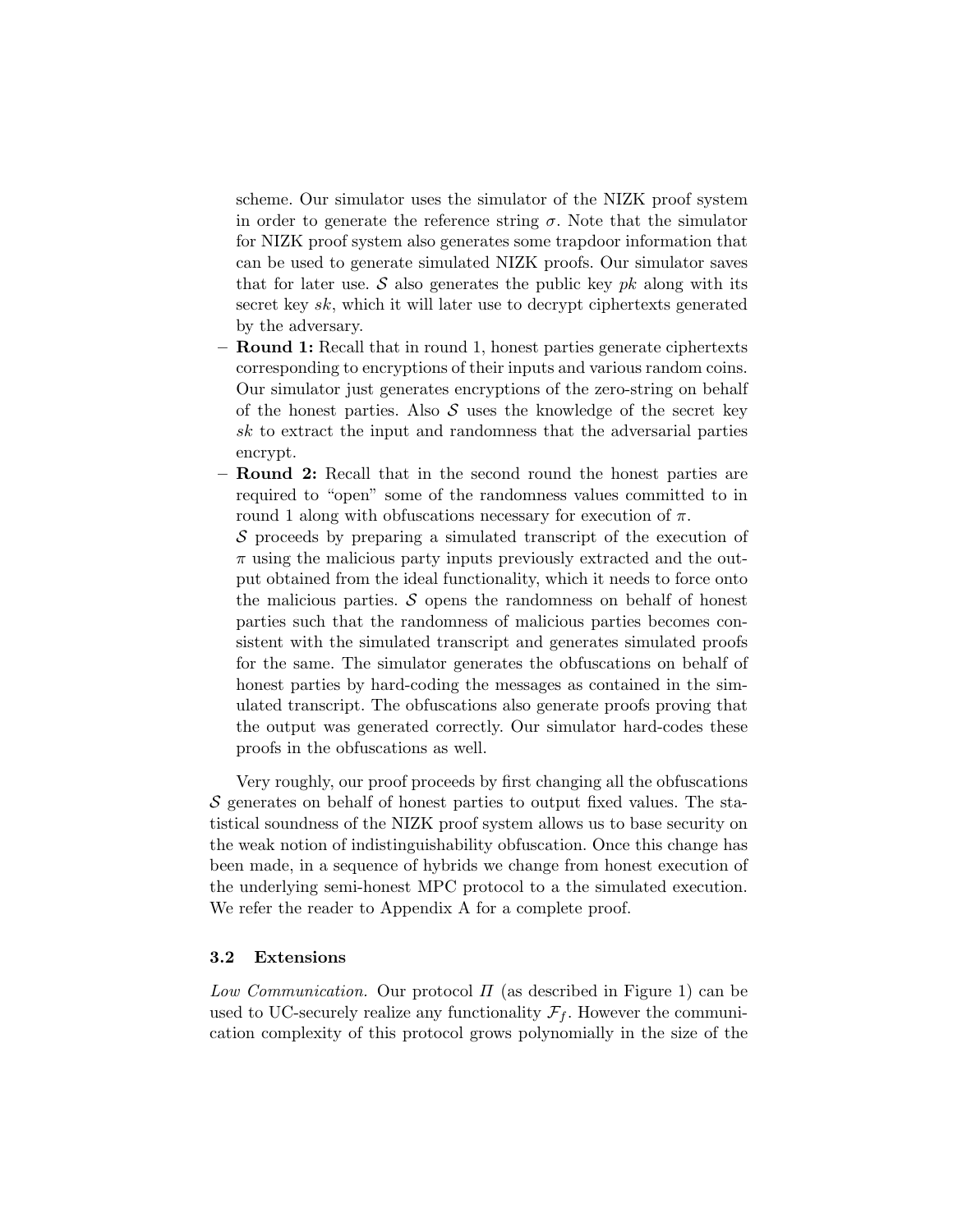circuit evaluating function f and the security parameter  $\lambda$ . We would like to remove this restriction and construct a protocol  $\Pi'$  whose communication complexity is independent of the the function being evaluated.

| Protocol $\Pi'$                                                                                                                                                                                                                                                                                                                                                                                                                                                                                        |
|--------------------------------------------------------------------------------------------------------------------------------------------------------------------------------------------------------------------------------------------------------------------------------------------------------------------------------------------------------------------------------------------------------------------------------------------------------------------------------------------------------|
| Let $\Pi$ be the MPC Protocol from Figure 1.<br>Let (Setup <sub>MK</sub> , Encrypt <sub>MK</sub> , Eval <sub>MK</sub> , Decrypt <sub>MK</sub> ) be a multikey FHE scheme.<br><b>Private Inputs:</b> Party $P_i$ for $i \in [n]$ , receives its input $x_i$ .<br><b>Common Reference String:</b> Generate the CRS corresponding to $\Pi$ .                                                                                                                                                              |
| <b>Round 1:</b> $P_i$ proceeds as follows:<br>$-(pk_i, sk_i) \leftarrow$ Setup <sub>MK</sub> $(1^{\lambda}; \rho_i)$ and generates encryption $c_i$<br>Encrypt $_{MK}(pk_i, x_i; \rho_i)$ .<br>- Generates the first round message $Z_i$ of $\Pi$ playing as $P_i$ with input $(x_i, \rho_i, \rho_i)$ .<br>(Recall that the first message of $\Pi$ does not depend on the function $\Pi$ is used<br>to evaluate.)<br>- Sends3 $(pk_i, c_i, Z_i)$ to all parties.                                       |
| <b>Round 2:</b> Every party $P_i$ computes $c^* := \text{Eval}_{MK}(C, (c_1, pk_1), \ldots, (c_n, pk_n))$ . $P_i$ gen-<br>erates $P_i$ 's second round message of $\Pi$ , where $\Pi$ computes the following function:<br>- For every $i \in [n]$ , check if $(pk_i, sk_i) \leftarrow$ Setup $_{MK}(1^{\lambda}; \rho_i)$ and $c_i :=$<br>Encrypt $_{MK}(pk_i, x_i; \rho_i)$ .<br>- If all the checks pass then output $\text{Decrypt}_{MK}(sk_1,\ldots, sk_n, c^*)$ and otherwise<br>output $\perp$ . |
| <b>Evaluation:</b> $P_i$ outputs the output of $P_i$ in $\Pi$ .                                                                                                                                                                                                                                                                                                                                                                                                                                        |
|                                                                                                                                                                                                                                                                                                                                                                                                                                                                                                        |

Fig. 3. Two Round MPC Protocol with Low Communication Complexity

A key ingredient of our construction is multikey fully homomorphic encryption [LATV12]. Intuitively, multikey FHE allows us to evaluate any circuit on ciphertexts that might be encrypted under different public keys. To guarantee semantic security, decryption requires all of the corresponding secret keys. We refer the reader to the full version of the paper [GGHR13] for more details.

Our protocol  $\Pi'$  works by invoking  $\Pi$ . Recall that  $\Pi$  proceeds in two rounds. Roughly speaking, in the first stage parties commit to their inputs, and in the second round the parties generate obfuscations that allow for "virtual" execution of sub-protocol  $\pi$  on the inputs committed in the first round. Our key observation here is that the function that the sub-protocol  $\pi$  evaluates does not have to be specified until the second round.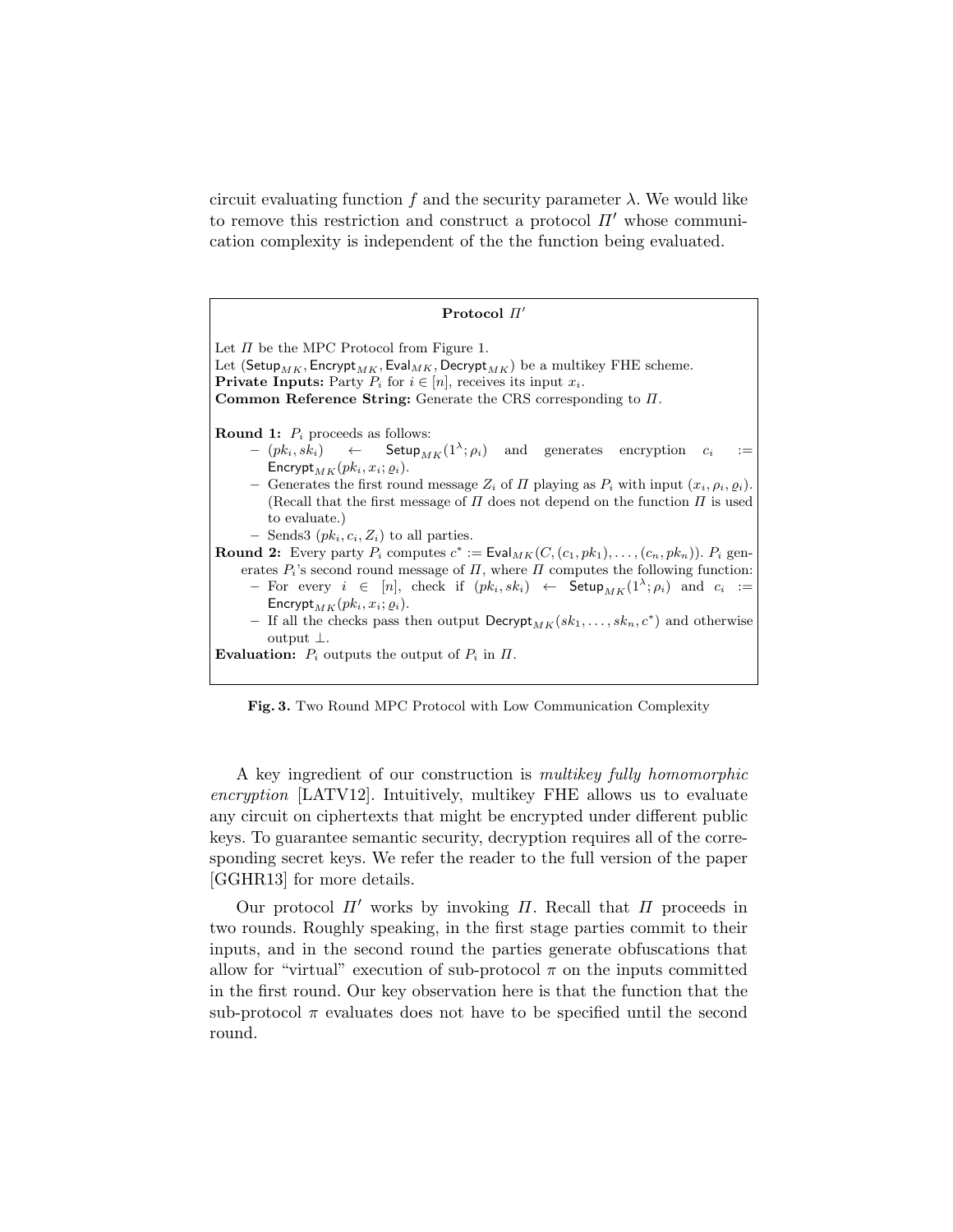We will now give a sketch of our protocol  $\Pi'$ . Every party  $P_i$  generates a public key  $pk_i$  and a secret key  $sk_i$  using the setup algorithm of the multikey FHE scheme. It then encrypts its input  $x_i$  under the public key  $pk_i$  and obtains ciphertext  $c_i$ . It then sends  $(pk_i, c_i)$  to everyone along with the first message of  $\Pi$  with input the randomness used in generation of  $pk_i$ and  $c_i$ . This completes the first round. At this point, all parties can use the values  $((pk_1, c_1), \ldots, (pk_n, c_n))$  to obtain an encryption of  $f(x_1, \ldots, x_n)$ , where  $f$  is the function that we want to compute. The second round of protocol  $\Pi$  can be used to decrypt this value. A formal description of the protocol appears in Figure 3.

Theorem 2. Under the same assumptions as in Theorem 1 and assuming the semantic security of the multikey FHE scheme, the protocol  $\Pi'$ presented in Figure 3 UC-securely realizes the ideal functionality  $\mathcal{F}_f$  in the  $\mathcal{F}_{CRS}$ -hybrid model. Furthermore the communication complexity of protocol  $\Pi'$  is polynomial in the input lengths of all parties and the security parameter. (It is independent of the size of  $f$ .)

*Proof.* The correctness of the our protocol  $\Pi'$  follows from the correctness of the protocol  $\Pi$  and the correctness of the multikey FHE scheme. Observe that the compactness of the multikey FHE implies that the ciphertext  $c^*$  evaluated in Round 2 on the description of Protocol  $\Pi$  (Figure 3) is independent of the size of the function f being evaluated. Also note that no other messages in the protocol depend on the function  $f$ . This allows us to conclude that the communication complexity of protocol  $\Pi'$ is independent of the size of f.

We defer the formal description of our simulator and the proof of indistinguishability to the full version of the paper [GGHR13].

General Functionality. Our basic MPC protocol as described in Figure 1 only considers deterministic functionalities (See [GGHR13]) where all the parties receive the same output. We would like to generalize it to handle randomized functionalities and individual outputs (just as in [GGHR13,AJW11]). First, the standard transformation from a randomized functionality to a deterministic one (See [Gol04, Section 7.3]) works for this case as well. In this transformation, instead of computing some randomized function  $g(x_1, \ldots, x_n; r)$ , the parties compute the deterministic function  $f((r_1, x_1), \ldots, (r_n, x_n)) \stackrel{def}{=} g(x_1, \ldots, x_n; \bigoplus_{i=1}^n r_i)$ . We note that this computation does not add any additional rounds.

Next, we move to individual outputs. Again, we use a standard transformation (See [LP09], for example). Given a function  $g(x_1, \ldots, x_n) \rightarrow$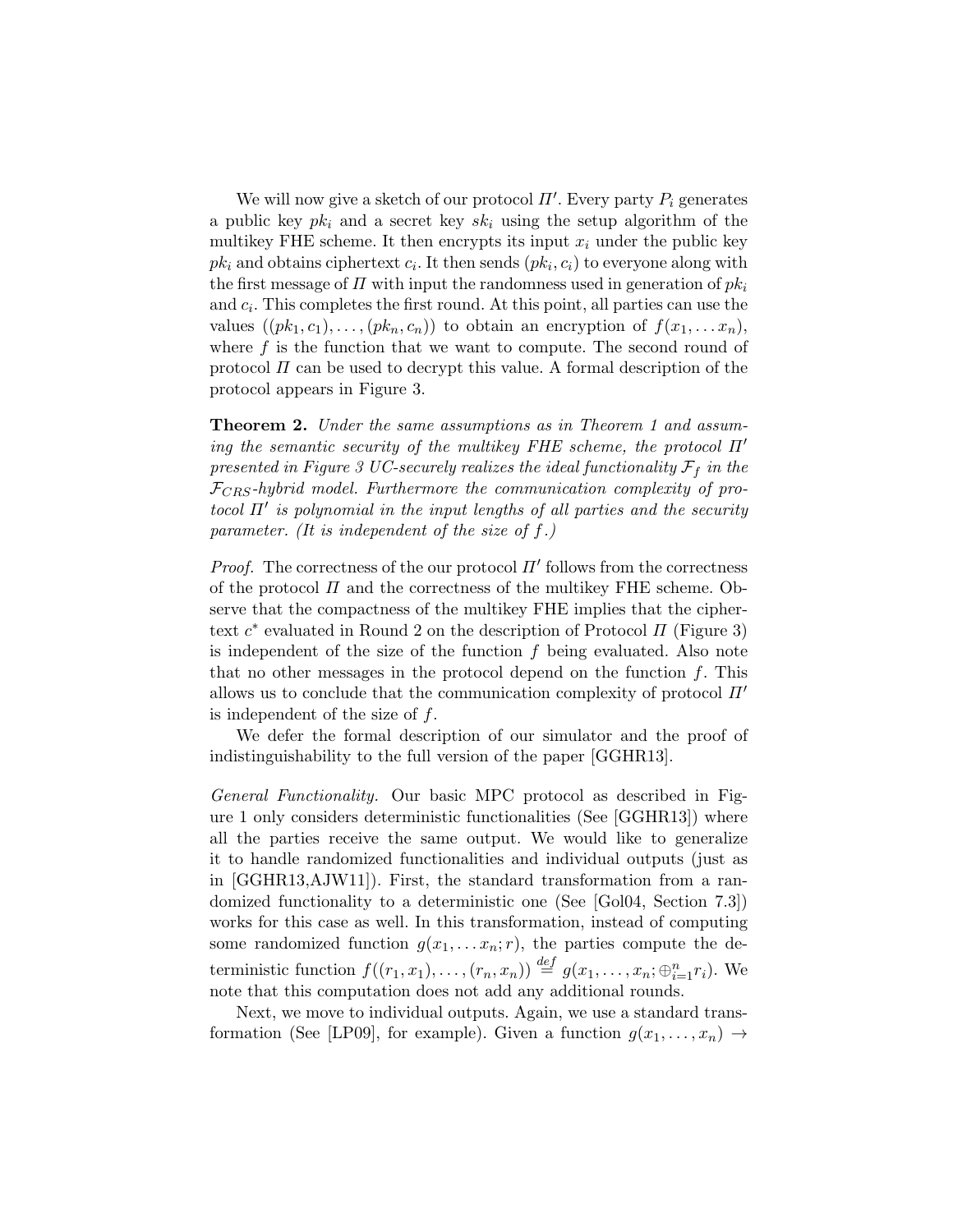$(y_1, \ldots, y_n)$ , the parties can evaluate the following function which has a single output:

$$
f((k_1, x_1), \ldots, (k_n; x_n)) = (g_1(x_1, \ldots, x_n) \oplus k_1 || \ldots || g_n(x_1, \ldots, x_n) \oplus k_n)
$$

where  $a||b$  denotes a concatenation of a with b,  $g_i$  indicates the  $i^{th}$  output of g, and  $k_i$  is randomly chosen by the  $i^{th}$  party. Then, the parties can evaluate  $f$ , which is a single output functionality, instead of  $g$ . Subsequently every party  $P_i$  uses its secret input  $k_i$  to recover its own output. The only difference is that  $f$  has one additional exclusive-or gate for every circuit-output wire. Again, this transformation does not add any additional rounds of interaction.

Corollary 1. Let f be any (possibly randomized) poly-time function with n inputs and n outputs. Assume the existence of an Indistinguishability Obfuscator i $O$ , a NIZK proof system  $(K, P, V)$ , a CCA secure PKE scheme (Gen, Enc, Dec) with perfect correctness and an n-party semi-honest MPC protocol  $\pi$ . Then the protocol  $\Pi$  presented in Figure 1 UC-securely realizes the ideal functionality  $\mathcal{F}_f$  in the  $\mathcal{F}_{CRS}$ -hybrid model.

Common Random String vs Common Reference String. Our basic MPC protocol as described in Figure 1 uses a common reference string. We can adapt the construction to work in the setting of common random string by assuming the existence of a CCA secure public-key encryption scheme with perfect correctness and pseudorandom public keys and a NIZK scheme [FLS90]. See [GGHR13] for details.

Fairness. We note that the same protocol  $\Pi$  can be used to securely and fairly UC-realize the generalized functionality in the setting of honest majority, by using a fair semi-honest MPC protocol for  $\pi$ .

# 4 Applications

In this section we will discuss additional applications of our results.

# 4.1 Secure Computation on the Web

In a recent work, Halevi, Lindell and Pinkas [HLP11] studied secure computation in a client-server model where each client connects to the server once and interacts with it, without any other client necessarily being connected at the same time. They show that, in such a setting, only limited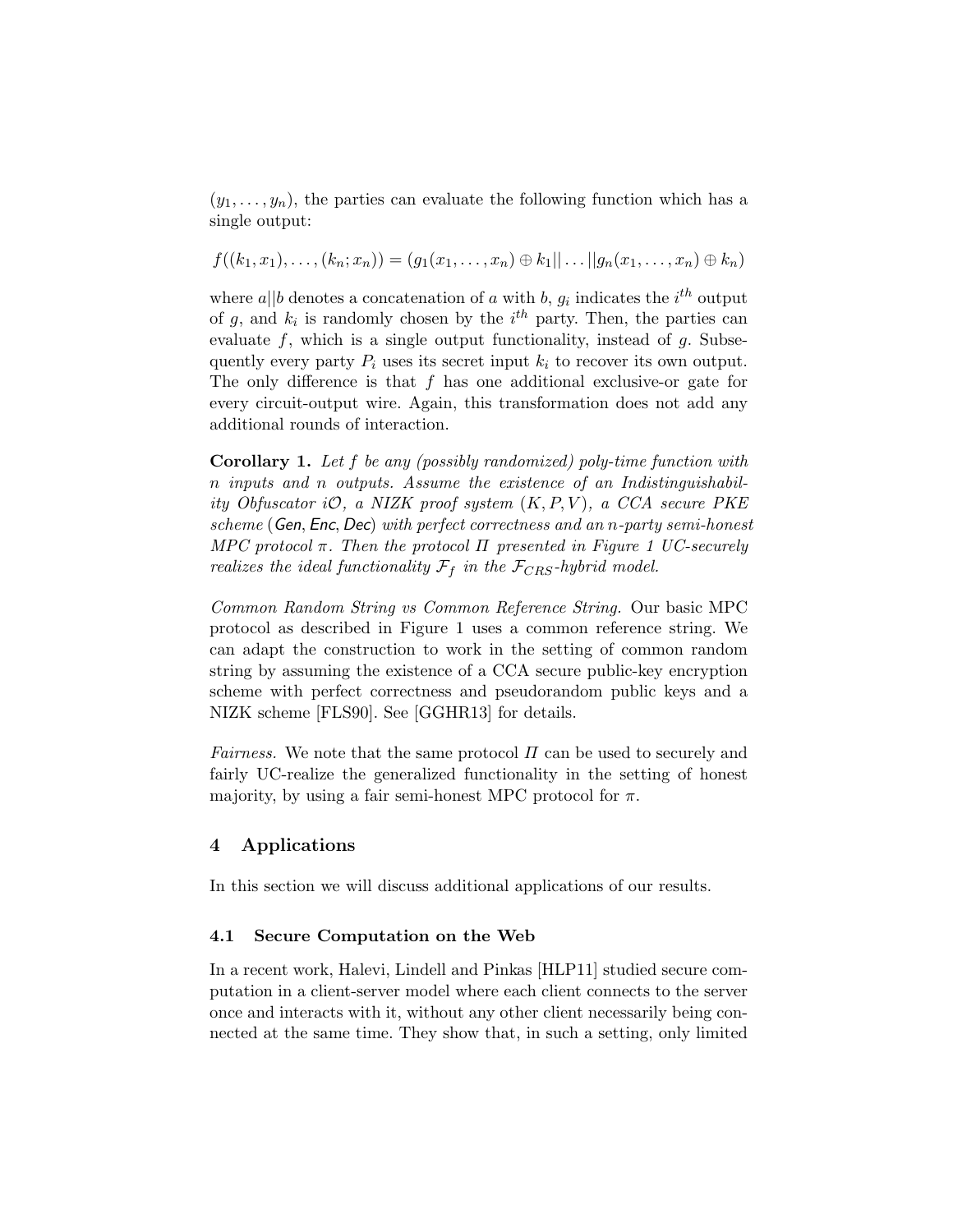security is achievable. However, among other results, they also point out that if we can get each of the players to connect twice to the server (rather than once), then their protocols can be used for achieving the standard notion of privacy.

One key aspect of the two-pass protocols of Halevi et. al [HLP11] is that there is a preset order in which the clients must connect to the server. Our protocol  $\Pi$  from Section 3 directly improves on the results in this setting by achieving the same two-pass protocol, but without such a preset order. Also, we achieve this result in the common reference/random string model, while the original protocols of Halevi et. al [HLP11] required a public key setup.

### 4.2 Black-Box Obfuscation for More Functions

In this subsection, we generalize the class of circuits that can be obfuscated according to the strong (virtual black box (VBB) notion of obfuscation. This application does not build directly on our protocol for two-round MPC. Rather, the main ideas here are related to ideas (particularly within the security proof) that arose in our MPC construction.

Our Result. Let  $\mathcal C$  be a class of circuits that we believe to be VBB obfuscatable, e.g., point functions or conjunctions. Roughly speaking, assuming indistinguishability obfuscation, we show that a circuit  $C$  can be VBB obfuscated if there exists a circuit C' such that  $C' \in \mathcal{C}$  and  $C(x) = C'(x)$  for every input  $x$ . The non-triviality of the result lies in the fact that it might not be possible to efficiently recover  $C'$  from  $C$ . We refer the reader to the full version of the paper [GGHR13] for a formal statement and proof.

Dynamic Point Function Obfuscation. We will now highlight the relevance of the results presented above with an example related to point functions. We know how to VBB obfuscate point functions. Now, consider a setting of three players. Player 1 generates a (perfectly binding) commitment to a value x. Player 2 would like to generate an obfuscation of an arbitrary function f that allows an arbitrary Player 3, if he knows  $x$ , to evaluate f on input x alone (and nothing other than x). Our construction above enables such obfuscation. We stress that the challenge here is that Player 2 is not aware of the value  $x$ , which is in fact computationally hidden from it.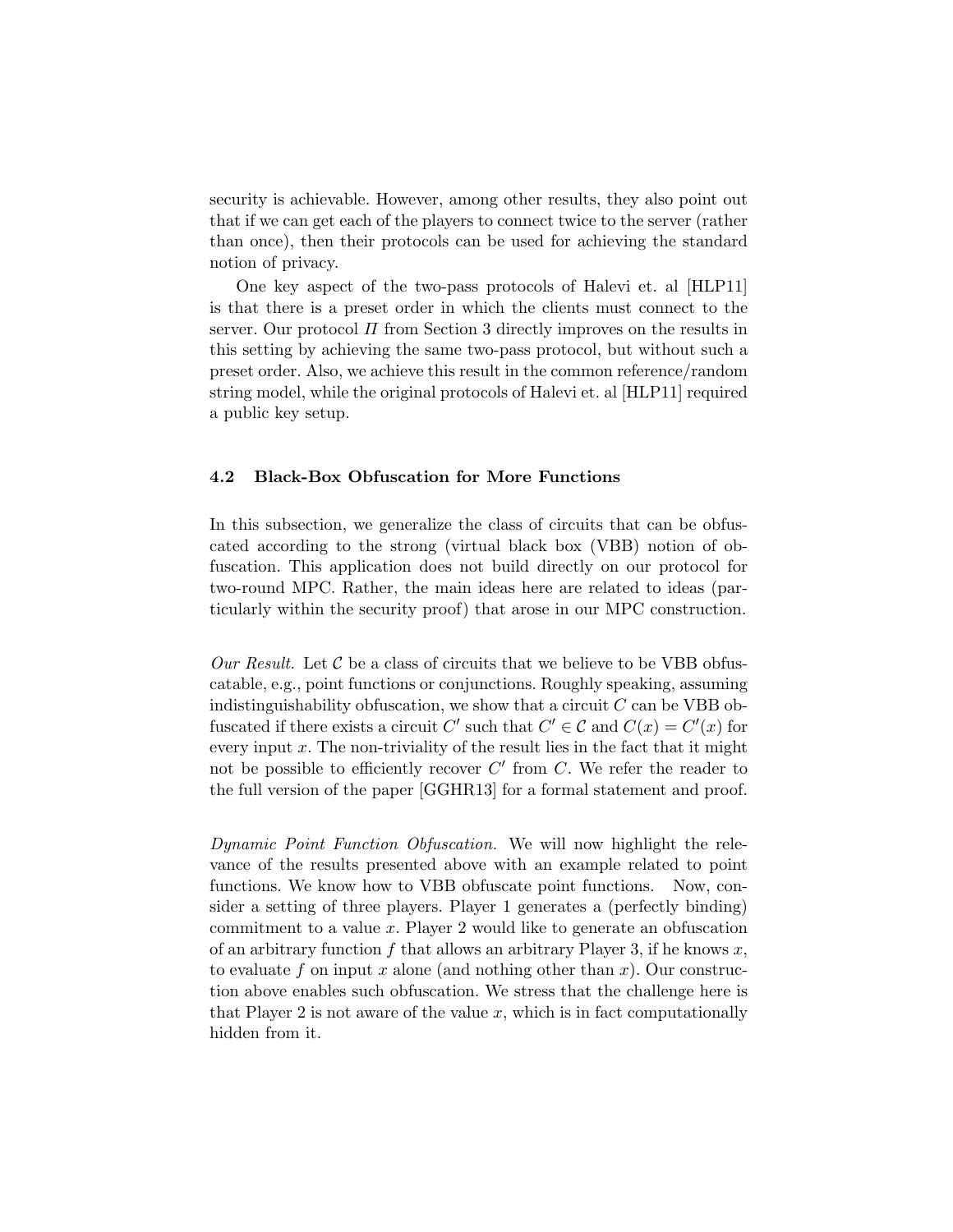## References

- [AJLA<sup>+</sup>12] Gilad Asharov, Abhishek Jain, Adriana López-Alt, Eran Tromer, Vinod Vaikuntanathan, and Daniel Wichs. Multiparty computation with low communication, computation and interaction via threshold FHE. In Advances in Cryptology - EUROCRYPT 2012, volume 7237 of Lecture Notes in Computer Science, pages 483–501, 2012.
- [AJW11] Gilad Asharov, Abhishek Jain, and Daniel Wichs. Multiparty computation with low communication, computation and interaction via threshold fhe. Cryptology ePrint Archive, Report 2011/613, 2011. http://eprint.iacr. org/.
- [BGI<sup>+</sup>12] Boaz Barak, Oded Goldreich, Russell Impagliazzo, Steven Rudich, Amit Sahai, Salil P. Vadhan, and Ke Yang. On the (im)possibility of obfuscating programs. J. ACM, 59(2):6, 2012.
- [BGV12] Zvika Brakerski, Craig Gentry, and Vinod Vaikuntanathan. (leveled) fully homomorphic encryption without bootstrapping. In *ITCS*, 2012.
- [BV11] Zvika Brakerski and Vinod Vaikuntanathan. Efficient fully homomorphic encryption from (standard) lwe. In FOCS, pages 97–106, 2011.
- [Can01] Ran Canetti. Universally composable security: A new paradigm for cryptographic protocols. In 42nd Annual Symposium on Foundations of Computer Science, pages 136–145, Las Vegas, Nevada, USA, October 14–17, 2001. IEEE Computer Society Press.
- [FLS90] U. Feige, D. Lapidot, and A. Shamir. Multiple non-interactive zero knowledge proofs based on a single random string. In Proceedings of the 31st Annual Symposium on Foundations of Computer Science, pages 308–317 vol.1, 1990.
- [Gen09] Craig Gentry. A fully homomorphic encryption scheme. PhD thesis, Stanford University, 2009. crypto.stanford.edu/craig.
- [GGH13a] Sanjam Garg, Craig Gentry, and Shai Halevi. Candidate multilinear maps from ideal lattices. In EUROCRYPT, 2013.
- [GGH<sup>+</sup>13b] Sanjam Garg, Craig Gentry, Shai Halevi, Mariana Raykova, Amit Sahai, and Brent Waters. Candidate indistinguishability obfuscation and functional encryption for all circuits. In FOCS'13, to appear. IEEE, 2013. Available from http://eprint.iacr.org/2013/451.
- [GGHR13] Sanjam Garg, Craig Gentry, Shai Halevi, and Mariana Raykova. Tworound secure mpc from indistinguishability obfuscation. Cryptology ePrint Archive, Report 2013/601, 2013. http://eprint.iacr.org/.
- [GGSW13] Sanjam Garg, Craig Gentry, Amit Sahai, and Brent Waters. Witness encryption and its applications. In STOC, 2013.
- [GMW87] Oded Goldreich, Silvio Micali, and Avi Wigderson. How to play any mental game, or a completeness theorem for protocols with honest majority. In Alfred Aho, editor, 19th Annual ACM Symposium on Theory of Computing, pages 218–229, New York City,, New York, USA, May 25–27, 1987. ACM Press.
- [Gol04] Oded Goldreich. Foundations of Cryptography: Basic Applications, volume 2. Cambridge University Press, Cambridge, UK, 2004.
- [GSW13] Craig Gentry, Amit Sahai, and Brent Waters. Homomorphic encryption from learning with errors: Conceptually-simpler, asymptotically-faster, attribute-based. In CRYPTO, 2013.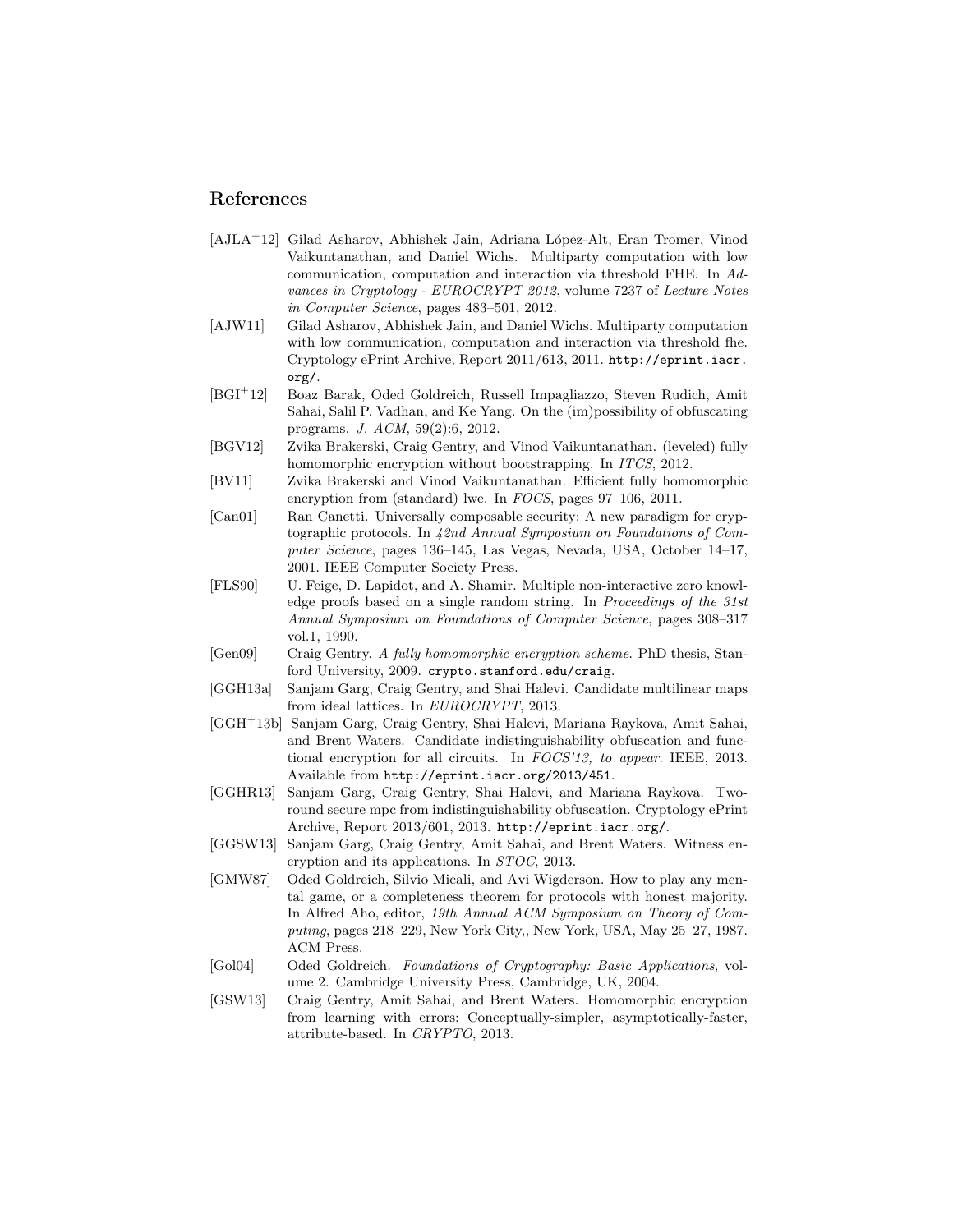- [HLP11] Shai Halevi, Yehuda Lindell, and Benny Pinkas. Secure computation on the web: Computing without simultaneous interaction. In Phillip Rogaway, editor, CRYPTO, volume 6841 of Lecture Notes in Computer Science, pages 132–150. Springer, 2011.
- [IKO05] Yuval Ishai, Eyal Kushilevitz, and Rafail Ostrovsky. Sufficient conditions for collision-resistant hashing. In Joe Kilian, editor, TCC, volume 3378 of Lecture Notes in Computer Science, pages 445–456. Springer, 2005.
- [LATV12] Adriana López-Alt, Eran Tromer, and Vinod Vaikuntanathan. On-thefly multiparty computation on the cloud via multikey fully homomorphic encryption. In STOC, pages 1219–1234, 2012.
- [LP09] Yehuda Lindell and Benny Pinkas. A proof of security of Yao's protocol for two-party computation. Journal of Cryptology, 22(2):161–188, April 2009.
- [MSS11] Steven Myers, Mona Sergi, and Abhi Shelat. Threshold fully homomorphic encryption and secure computation. IACR Cryptology ePrint Archive, 2011:454, 2011.
- [RAD78] Ron Rivest, Leonard Adleman, and Michael L. Dertouzos. On data banks and privacy homomorphisms. In Foundations of Secure Computation, pages 169–180, 1978.
- [SW13] Amit Sahai and Brent Waters. How to use indistinguishability obfuscation: Deniable encryption, and more. IACR Cryptology ePrint Archive, 2013:454, 2013.
- [vDGHV10] Marten van Dijk, Craig Gentry, Shai Halevi, and Vinod Vaikuntanathan. Fully homomorphic encryption over the integers. In EUROCRYPT, pages 24–43, 2010.
- [Yao82] Andrew C. Yao. Protocols for secure computations. In 23rd Annual Symposium on Foundations of Computer Science, pages 160–164, Chicago, Illinois, November 3–5, 1982. IEEE Computer Society Press.

# A Proof of Security of Theorem 1

Let  $\mathcal A$  be a malicious, static adversary that interacts with parties running the protocol  $\Pi$  from Figure 1 in the  $\mathcal{F}_{CRS}$ -hybrid model. We construct an ideal world adversary S with access to the ideal functionality  $\mathcal{F}_f$ , which simulates a real execution of  $\Pi$  with  $A$  such that no environment  $Z$  can distinguish the ideal world experiment with S and  $\mathcal{F}_f$  from a real execution of  $\Pi$  with  $\mathcal{A}$ .

Recall that S interacts with the ideal functionality  $\mathcal{F}_f$  and with the environment  $\mathcal{Z}$ . The ideal adversary  $\mathcal{S}$  starts by invoking a copy of  $\mathcal{A}$  and running a simulated interaction of  $\mathcal A$  with the environment  $\mathcal Z$  and the parties running the protocol. Our simulator  $S$  proceeds as follows:

Simulated CRS: The common reference string is chosen by  $S$  in the following manner (recall that  $\mathcal S$  chooses the CRS for the simulated  $\mathcal A$  as we are in the  $\mathcal{F}_{CRS}$ -hybrid model):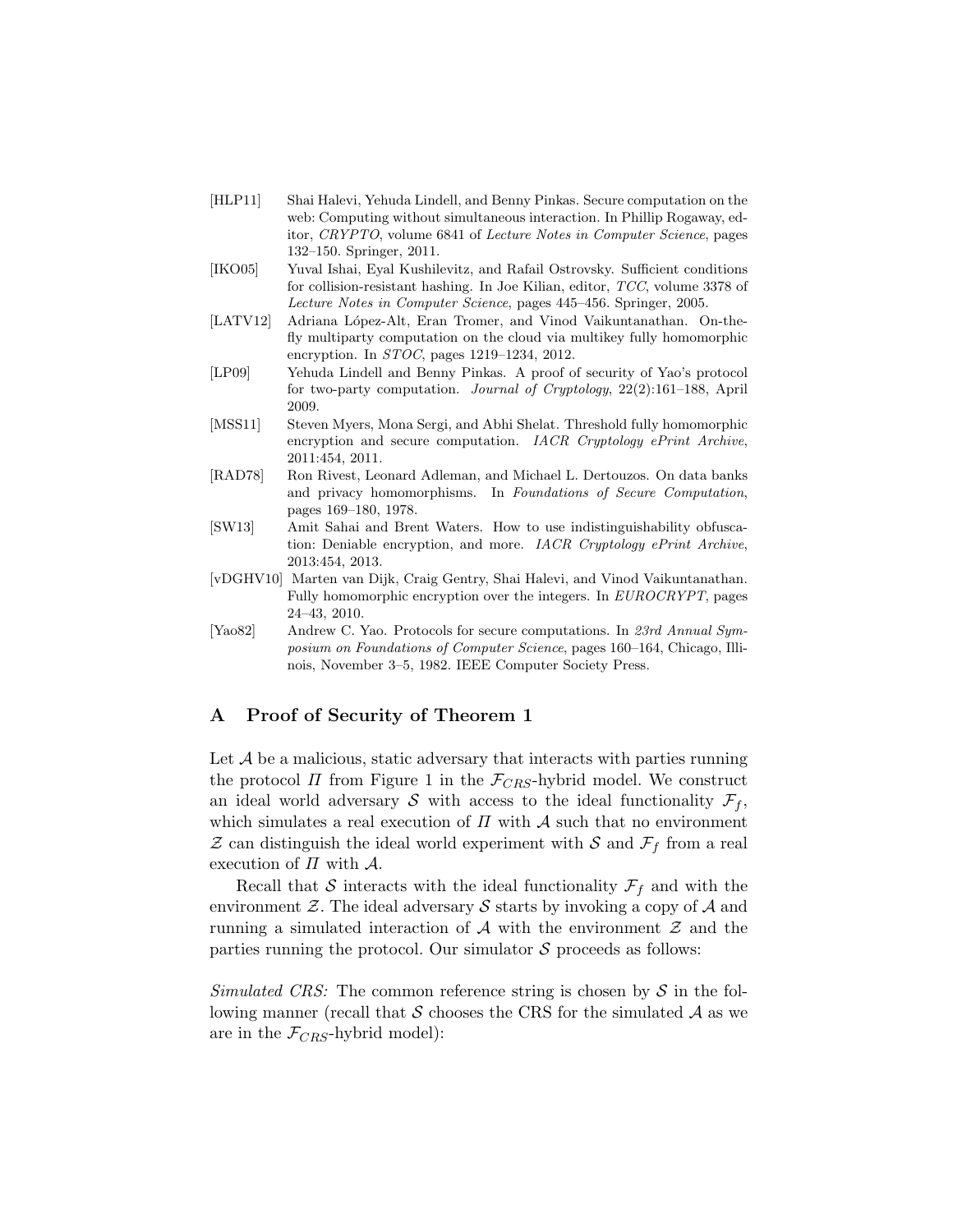- 1. S generates  $(\sigma, \tau) \leftarrow S_1(1^{\lambda})$ , the simulated common reference string for the NIZK proof system  $(K, P, V)$  with simulator  $S = (S_1, S_2)$ .
- 2. S runs the setup algorithm  $Gen(1^{\lambda})$  of the CCA secure encryption scheme and obtains a public key pk and a secret key sk.

S sets the common reference string to equal  $(\sigma, pk)$  and locally stores  $(\tau, sk)$ . (The secret key sk will be later used to extract inputs of the corrupted parties and the trapdoor  $\tau$  for the simulated CRS  $\sigma$  will be used to generate simulated proofs.)

Simulating the communication with  $\mathcal{Z}$ : Every input value that  $\mathcal{S}$  receives from  $\mathcal Z$  is written on  $\mathcal A$ 's input tape. Similarly, every output value written by A on its own output tape is directly copied to the output tape of  $S$ .

Simulating actual protocol messages in  $\Pi$ : Note that there might be multiple sessions executing concurrently. Let sid be the session identifier for one specific session. We will specify the simulation strategy corresponding to this specific session. The simulator strategy for all other sessions will be the same. Let  $\mathcal{P} = \{P_1, \ldots, P_n\}$  be the set of parties participating in the execution of  $\Pi$  corresponding to the session identified by the session identifier sid. Also let  $\mathcal{P}^{\mathcal{A}} \subseteq \mathcal{P}$  be the set of parties corrupted by the adversary A. (Recall that we are in the setting with static corruption.)

In the subsequent exposition we will assume that at least one party is honest. If no party is honest then the simulator does not need to do anything else.

Round 1 Messages  $S \to A$ : In the first round S must generate messages on behalf of the honest parties, i.e. parties in the set  $\mathcal{P}\backslash\mathcal{P}^{\mathcal{A}}$ . For each party  $P_i \in \mathcal{P} \backslash \mathcal{P}^{\mathcal{A}}$  our simulator proceeds as:

- 1.  $c_i = \text{Enc}(i||0^{\ell_{in}})$  and, (recall that  $\ell_{in}$  is the length of inputs of all parties)
- 2.  $\forall j \in [n]$ , and generate  $d_{i,j} = \text{Enc}(i||0^{\ell})$ . (Recall that  $\ell$  is the length of the maximum number of random coins needed by any party in  $\pi$ .)

It then sends  $Z_i = \{c_i, \{d_{i,j}\}_{j \in [n]}\}\$  to A on behalf of party  $P_i$ .

Round 1 Messages  $A \rightarrow S$ : Also in the first round the adversary A generates the messages on behalf of corrupted parties in  $\mathcal{P}^{\mathcal{A}}$ . For each party  $P_i \in \mathcal{P}^{\mathcal{A}}$  our simulator proceeds as:

1. Let  $Z_i = \{c_i, \{d_{i,j}\}_{j \in [n]}\}\$ be the message that A sends on behalf of  $P_i$ . Our simulator S decrypts the ciphertexts using the secret key sk.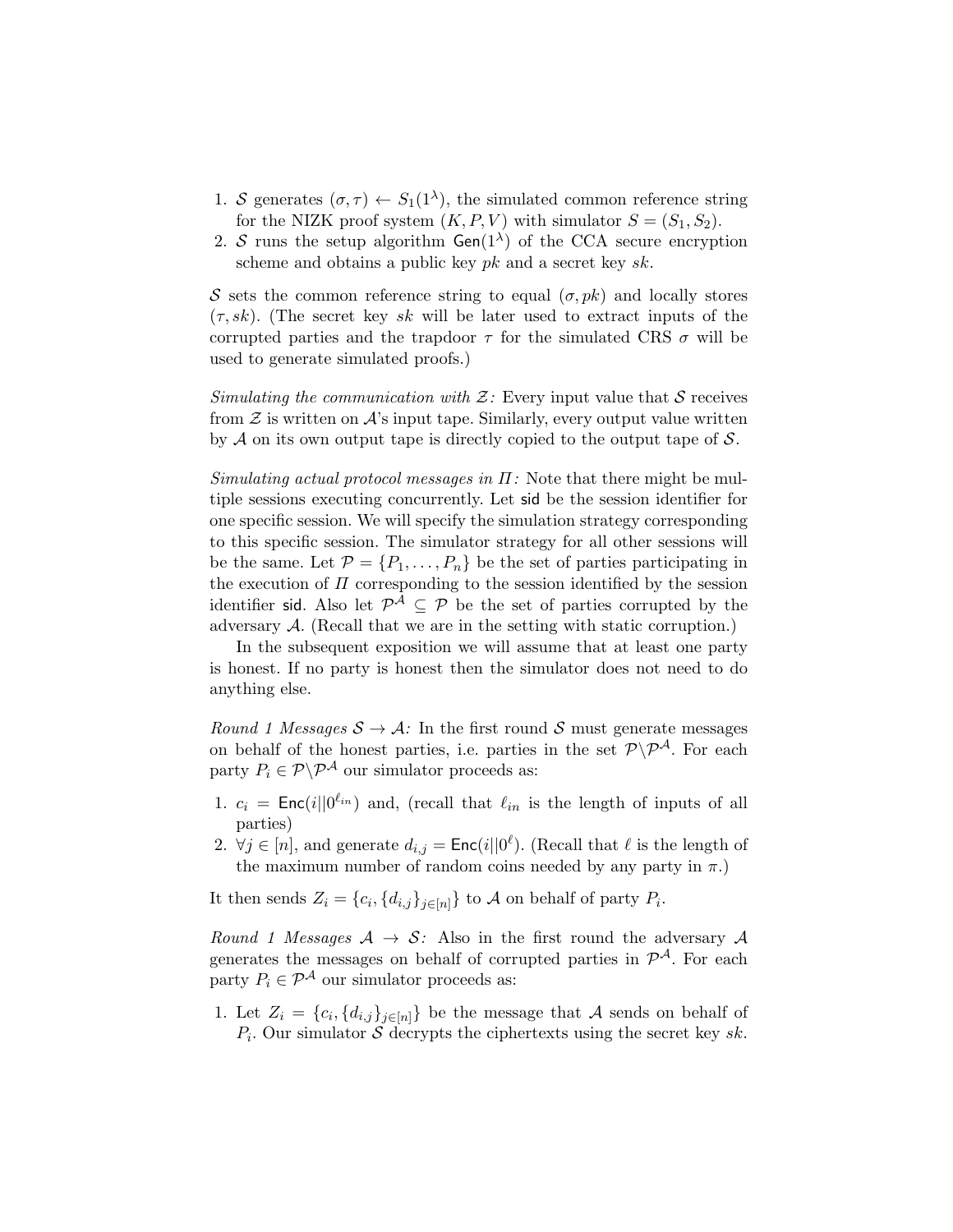In particular S sets  $x'_i = \text{Dec}(sk, c_i)$  and  $r'_{i,j} = \text{Dec}(sk, d_{i,j})$ . Obtain  $x_i \in \{0,1\}^{\ell_{in}}$  such that  $x_i' = i||x_i$ . If  $x_i'$  is not of this form the set  $x_i = \perp$ . Similarly obtain  $r_{i,j}$  from  $r'_{i,j}$  for every j setting the value to  $\perp$  in case it is not of the right format.

2. S sends (input, sid,  $\mathcal{P}, P_i, x_i$ ) to  $\mathcal{F}_f$  on behalf of the corrupted party  $P_i$ . It saves the values  $\{r_{i,j}\}_j$  for later use.

Round 2 Messages  $S \to A$ : In the second round S must generate messages on behalf of the honest parties, i.e. parties in the set  $\mathcal{P}\backslash\mathcal{P}^{\mathcal{A}}$ . S proceeds as follows:

• S obtains the output (output, sid, P, y) from the ideal functionality  $\mathcal{F}_f$ 

and now it needs to force this output onto the adversary A.

• In order to force the output, the simulator  $\mathcal S$  executes the simulator

 $\mathcal{S}_{\pi}$  and obtains a simulated transcript. The simulated transcript specifies the random coins of all the parties in  $\mathcal{P}^{\mathcal{A}}$  and the protocol messages. Let  $s_i$  denote the random coins of party  $P_i \in \mathcal{P}^{\mathcal{A}}$  and let  $m_{i,j}$  for  $i \in [n]$  and  $j \in [t]$  denote the protocol messages. (Semi-honest security of protocol  $\pi$ implies the existence of such a simulator.)

• For each  $P_j \in \mathcal{P}^{\mathcal{A}}$  sample  $r_{i,j}$  randomly in  $\{0,1\}^{\ell}$  for each  $P_i \in \mathcal{P} \backslash \mathcal{P}^{\mathcal{A}}$ 

subject to the constraint that  $\bigoplus_{i=1}^{n} r_{i,j} = s_j$ .

- For each  $P_i \in \mathcal{P} \backslash \mathcal{P}^{\mathcal{A}},$  S proceeds as follows:
- 1. For every  $j \in [n], j \neq i$  generate  $\gamma_{i,j}$  as a simulated NIZK proof under  $\sigma$  for the NP-statement:

$$
\left\{\exists \; \rho_{r_{i,j}} \; \middle| \; d_{i,j} = \mathsf{Enc}(i||r_{i,j}; \rho_{r_{i,j}}) \right\}.
$$

- 2. A sequence of obfuscations  $(i\mathcal{O}_{i,1}, \ldots i\mathcal{O}_{i,t})$  where  $i\mathcal{O}_{i,j}$  is the obfuscation of the program  $\mathsf{Prog}_{i,j}^{1,x_i,\rho_{x_i},r_{i,i},\rho_{r_{i,i}},\{Z_i\},\text{fixedOutput}},$  where fixedOutput is the value  $(m_{i,j}, \phi_{i,j})$  such that  $\phi_{i,j}$  is the simulated proof that  $m_{i,j}$ was generated correctly. (Recall that the flag has been set to 1 and this program on accepting inputs always outputs the value fixedOutput.)
- 3. It sends  $(\{r_{i,j}, \gamma_{i,j}\}_{j\in[n],j\neq i}, \{i\mathcal{O}_{i,j}\}_{j\in[t]})$  to A on behalf of  $P_i$ .

Round 2 Messages  $A \rightarrow S$ : Also in the second round the adversary A generates the messages on behalf of corrupted parties  $\mathcal{P}^{\mathcal{A}}$ . For each party  $P_i \in \mathcal{P} \backslash \mathcal{P}^{\mathcal{A}}$  that has obtained "correctly formed" second round messages from all parties in  $\mathcal{P}^\mathcal{A},$  our simulator sends (generateOutput, sid,  $\mathcal{P}, P_i)$  to the ideal functionality.

This completes the description of the simulator.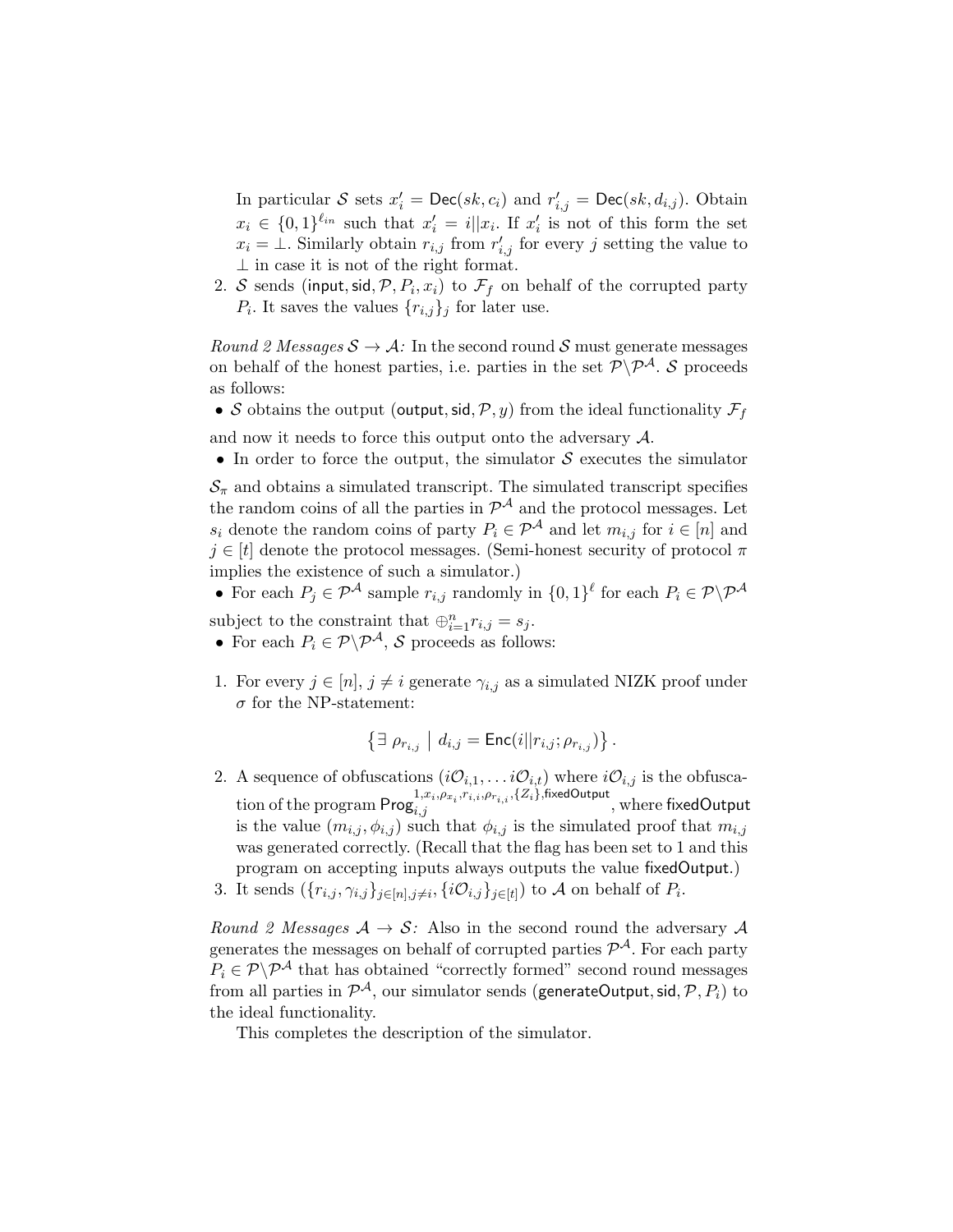Next we will prove via a sequence of hybrids that no environment  $\mathcal Z$ can distinguish the ideal world experiment with  $S$  and  $\mathcal{F}_f$  (as defined above) from a real execution of  $\Pi$  with  $\mathcal{A}$ . We will start with the real world execution in which the adversary  $A$  interacts directly with the honest parties holding their inputs and step-by-step make changes till we finally reach the simulator as described above. At each step will argue that the environment cannot distinguish the change except with negligible probability.

•  $H_1$ : This hybrid corresponds to the  $\mathcal Z$  interacting with the real world adversary  $A$  and honest parties that hold their private inputs.

We can restate the above experiment with the simulator as follows. We replace the real world adversary  $A$  with the ideal world adversary S. The ideal adversary S starts by invoking a copy of  $A$  and running a simulated interaction of  $\mathcal A$  with the environment  $\mathcal Z$  and the honest parties.  $S$  forwards the messages that  $A$  generates for it environment directly to  $Z$  and vice versa (as explained in the description of the simulator  $S$ ). In this hybrid the simulator  $S$  holds the private inputs of the honest parties and generates messages on their behalf using the honest party strategies as specified by  $\Pi$ .

•  $H_2$ : In this hybrid we change how the simulator generates the CRS. In particular we will change how  $\mathcal S$  generates the public key pk of the CCA secure encryption scheme. We will not change the way CRS for the NIZK is generated.

S runs the setup algorithm  $Gen(1^{\lambda})$  of the CCA secure encryption scheme and obtains a public key  $pk$  and a secret key  $sk$ . S will use this public key pk as part of the CRS and use the secret key sk to decrypt the ciphertexts generated by  $\mathcal A$  on behalf of  $\mathcal P^{\mathcal A}$ . In particular for each party  $P_i \in \mathcal{P}^{\mathcal{A}}$  our simulator proceeds as:

– Let  $Z_i = \{c_i, \{d_{i,j}\}_{j \in [n]}\}\$ be the message that A sends on behalf of  $P_i$ . Our simulator S decrypts the ciphertexts using the secret key sk. In particular S sets  $x'_i = \textsf{Dec}(sk, c_i)$  and  $r'_{i,j} = \textsf{Dec}(sk, d_{i,j})$ . Obtain  $x_i \in \{0,1\}^{\ell_{in}}$  such that  $x_i' = i||x_i$ . If  $x_i'$  is not of this form the set  $x_i = \perp$ . Similarly obtain  $r_{i,j}$  from  $r'_{i,j}$  for every j setting the value to  $\perp$  in case it is not of the right format.

Note that in hybrid  $H_2$  the simulator S additionally uses the secret key sk to extract the inputs of the adversarial parties. Furthermore if at any point in the execution any of the messages of the adversary are inconsistent with the input and randomness extracted but the adversary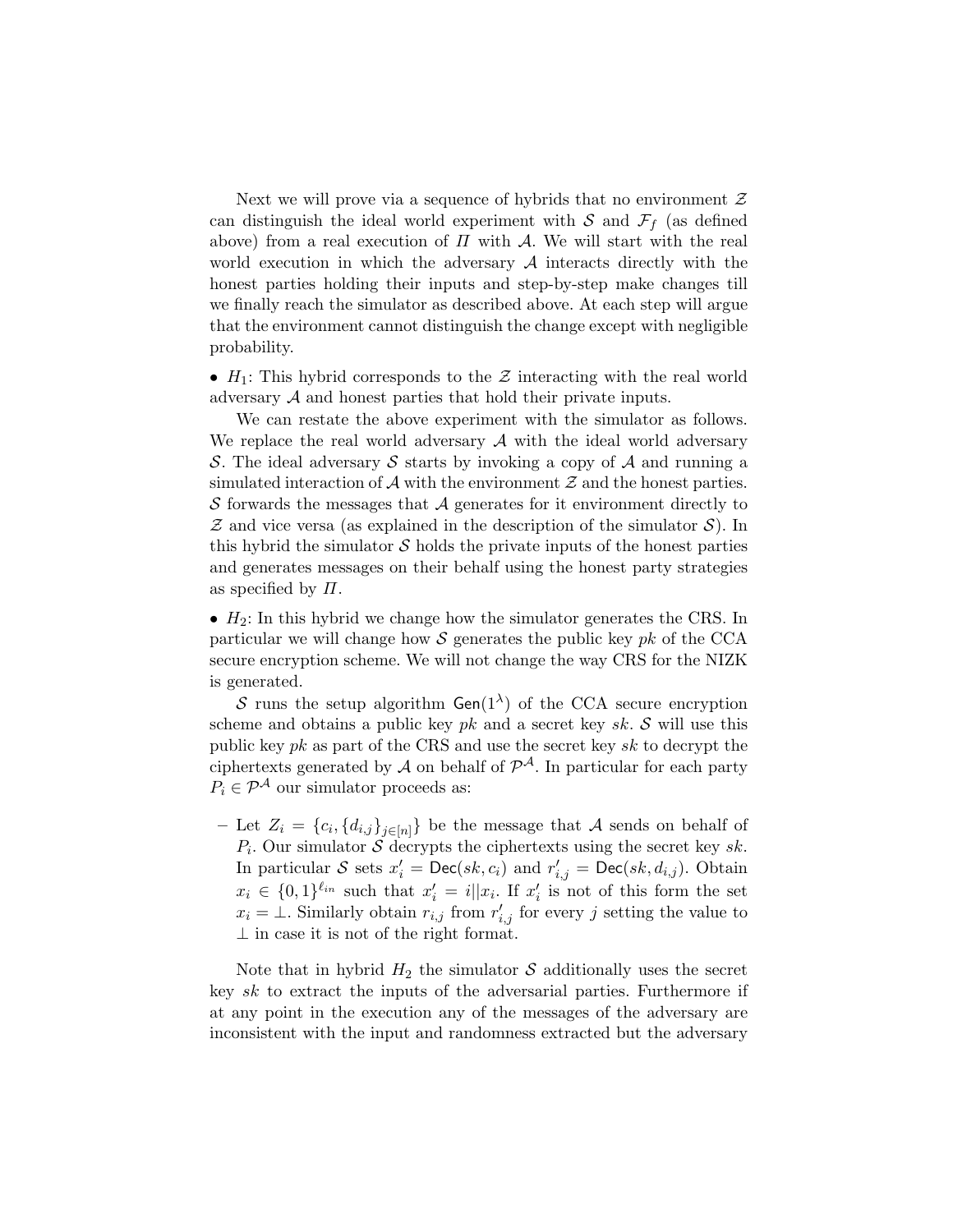succeeds in providing an accepting NIZK proof then the simulator aborts, which event we call Extract Abort.

The distribution of the CRS, and hence the view of the environment  $Z$ , in the two cases is identical. Also note that it follows from the perfect correctness of the encryption scheme and the statistical soundness of the NIZK proof system that the NIZK proofs adversary generates will have to be consistent with the extracted values. In other words over the random choices of the CRS we have that the probability of Extract Abort is negligible.

•  $H_3$ : In this hybrid we will change how the simulator generates the obfuscations on behalf of honest parties. Roughly speaking we observe that the obfuscations can only be evaluated to output one unique value (consistent with inputs and randomness extracted using  $sk$ ) and we can just hardcode this value into the obfuscated circuit. More formally in the second round  $\mathcal S$  generates the messages on behalf of the honest parties, i.e. parties in the set  $\mathcal{P}\backslash\mathcal{P}^{\mathcal{A}}$  as follows:

- 1. For every  $P_j$ , S obtains  $s_j = \bigoplus_{i=1}^n r_{i,j}$ .
- 2. S virtually executes the protocol  $\pi$  with inputs  $x_1, \ldots, x_n$  and random coins  $s_1, \ldots, s_n$  for the parties  $P_1, \ldots, P_n$  respectively, and obtains the messages  $m_{i,j}$  for all  $i \in [n]$  and  $j \in [t]$ .
- 3. For each  $P_i \in \mathcal{P} \backslash \mathcal{P}^{\mathcal{A}},$  S proceeds as follows:
	- (a) For every  $j \in [n], j \neq i$  generate  $\gamma_{i,j}$  as a NIZK proof under  $\sigma$  for the NP-statement:

$$
\left\{\exists \rho_{r_{i,j}} \mid d_{i,j} = \mathsf{Enc}(i||r_{i,j}; \rho_{r_{i,j}})\right\}.
$$

- (b) A sequence of obfuscations  $(i\mathcal{O}_{i,1}, \ldots i\mathcal{O}_{i,t})$  where  $i\mathcal{O}_{i,j}$  is the obfuscation of the program  $\text{Prog}_{i,j}^{1,x_i,\rho_{x_i},r_{i,i},\rho_{r_{i,i}},\{Z_i\},\text{fixedOutput}},$  where fixed Output is the value  $(m_{i,j}, \phi_{i,j})$  such that  $\phi_{i,j}$  is the proof that  $m_{i,j}$  was generated correctly. (Recall that the flag has been set to 1 and this program on all accepting inputs always outputs the value fixedOutput.)
- (c) It sends  $({r_{i,j}, \gamma_{i,j}}_{j\in[n],j\neq i}, {i\mathcal{O}_{i,j}}_{j\in[t]})$  to A on behalf of  $P_i$ .

We will now argue that hybrids  $H_2$  and  $H_3$  and computationally indistinguishable. More formally we will consider a sequence of  $t \cdot |\mathcal{P} \backslash \mathcal{P}^{\mathcal{A}}|$ hybrids  $H_{3,0,0}, \ldots, H_{3,|\mathcal{P} \setminus \mathcal{P}^{\mathcal{A}}|,t}$ . In hybrid  $H_{3,i,j}$  all the obfusctaions by the first  $i-1$  honest parties and the first j obfuscations generated by the  $i^{th}$ honest party are generated in the modified way as described above. It is easy to see that hybrid  $H_{3,0,0}$  is same as hybrid  $H_2$  and hybrid  $H_{3,|\mathcal{P}\setminus\mathcal{P}^{\mathcal{A}}|,t}$ is same as hybrid  $H_3$  itself.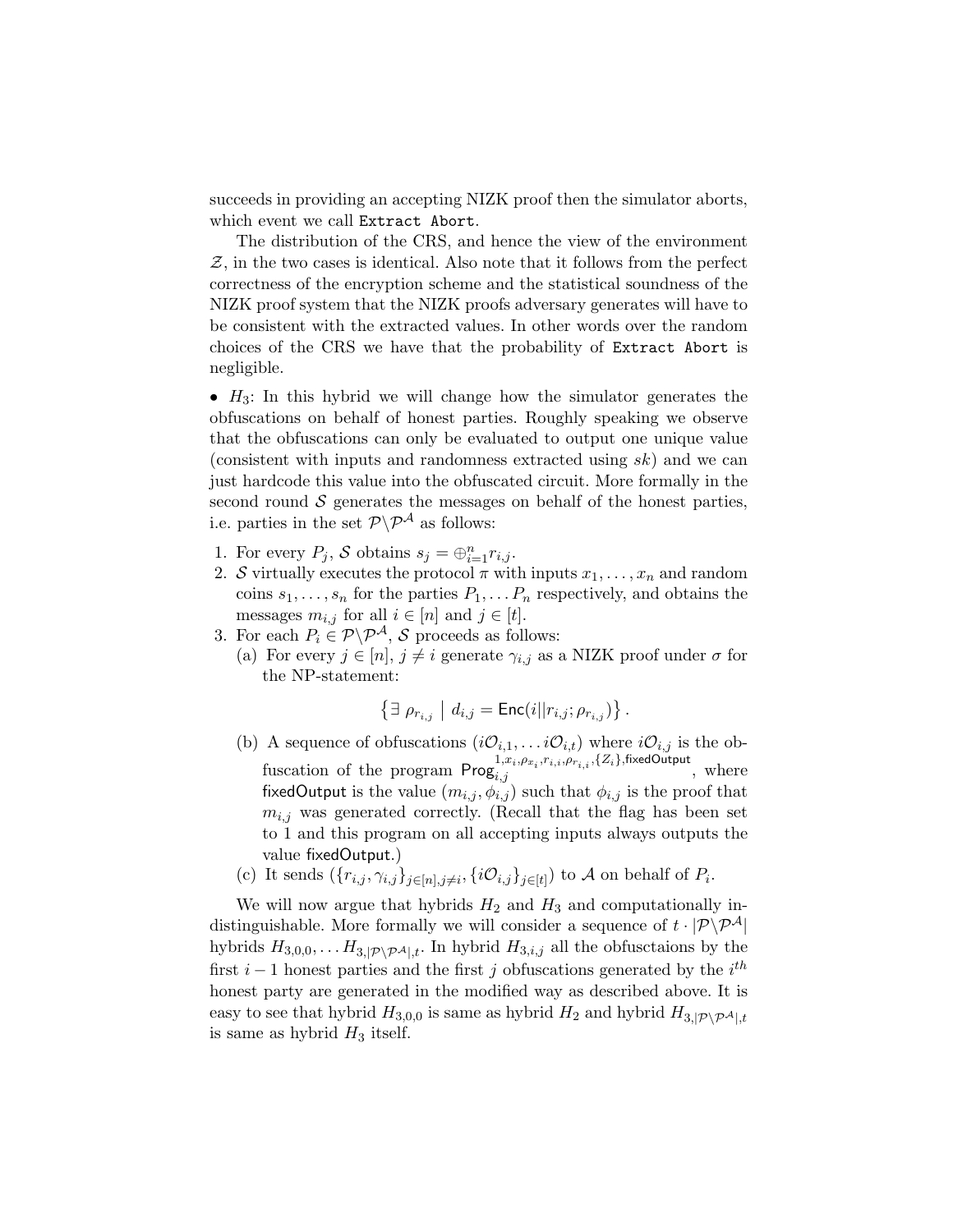We will now argue that the hybrids  $H_{3,i,j-1}$  and  $H_{3,i,j}$  for  $j \in [t]$  are computationally indistinguishable. This implies the above claim, but in order to argue the above claim we first prove the following lemma.

#### Lemma 1.

$$
\Pr\left[\begin{array}{c} \exists\ a,b:\quad\\ \mathsf{Prog}_{i,j}^{0,x_{i},\rho_{x_{i}},r_{i,i},\rho_{r_{i,i}},\{Z_{i}\},0^{\ell_{i,j}}}(a)\neq\mathsf{Prog}_{i,j}^{0,x_{i},\rho_{x_{i}},r_{i,i},\rho_{r_{i,i}},\{Z_{i}\},0^{\ell_{i,j}}}(b)\\ \wedge\;\mathsf{Prog}_{i,j}^{0,x_{i},\rho_{x_{i}},r_{i,i},\rho_{r_{i,i}},\{Z_{i}\},0^{\ell_{i,j}}}(a)\neq\bot\\ \wedge\;\mathsf{Prog}_{i,j}^{0,x_{i},\rho_{x_{i}},r_{i,i},\rho_{r_{i,i}},\{Z_{i}\},0^{\ell_{i,j}}}(b)\neq\bot \end{array}\right]=\mathsf{negl}(\lambda)
$$

where the probability is taken over the random choices of the generation of the CRS.

*Proof.* Recall that program  $\text{Prog}_{i,j}^{0,x_i,\rho_{x_i},r_{i,i},\rho_{r_{i,i}},\{Z_i\},0^{\ell_{i,j}}}$  represents the  $j^{th}$ message function of the  $i^{th}$  party in protocol  $\pi$ . Recall that the input to the program consists of two  $(R, \Gamma, M_{j-1}, \Phi_{j-1})$ . We will refer to the  $(R, M_{j-1})$  as the main input part and the  $\Gamma, \Phi_{j-1}$  as the proof part.

Observe that since the proofs are always consistent with the extracted inputs and randomness, we have that there is a unique main input part for which adversary can provide valid (or accepting) proof parts. Further note that if the proof part is not accepting then  $\text{Prog}_{i,j}$  just outputs  $\perp$ . In other words if the proof is accepting then the program outputs a fixed value that depends just on the values that are fixed based on  $\{Z_i\}$  values. We stress that the output actually does include a NIZK proof as well, however it is not difficult to see that this NIZK proof is also unique as a fixed randomness is used in generation of the proof.

Armed with Lemma 1, we can conclude that the programs  $\mathsf{Prog}_{i,i}^{0,x_i,\rho_{x_i},r_{i,i},\rho_{r_{i,i}}}\{Z_i\},0^{\ell_{i,j}}$  $_{i,j}$ and  $\mathsf{Prog}_{i,j}^{1,x_i,\rho_{x_i},r_{i,i},\rho_{r_{i,i}},\{Z_i\},\text{fixedOutput}}$  are functionally equivalent. Next based on the indistinguisbaility obfuscation property, it is easy to see that the hybrids  $H_{3,i,j-1}$  and  $H_{3,i,j}$  are computationally indistinguishable.

 $\bullet$   $H_4$ : In this hybrid we change how the simulator generates the NIZKs on behalf of honest parties. Formally S generates the  $\sigma$  using the simulator  $S_1$  of the NIZK proof system and generates all the proofs using the simulator  $S_2$ . The argument can be made formal by considering a sequence of hybrids and changing each of the NIZK proofs one at a time.